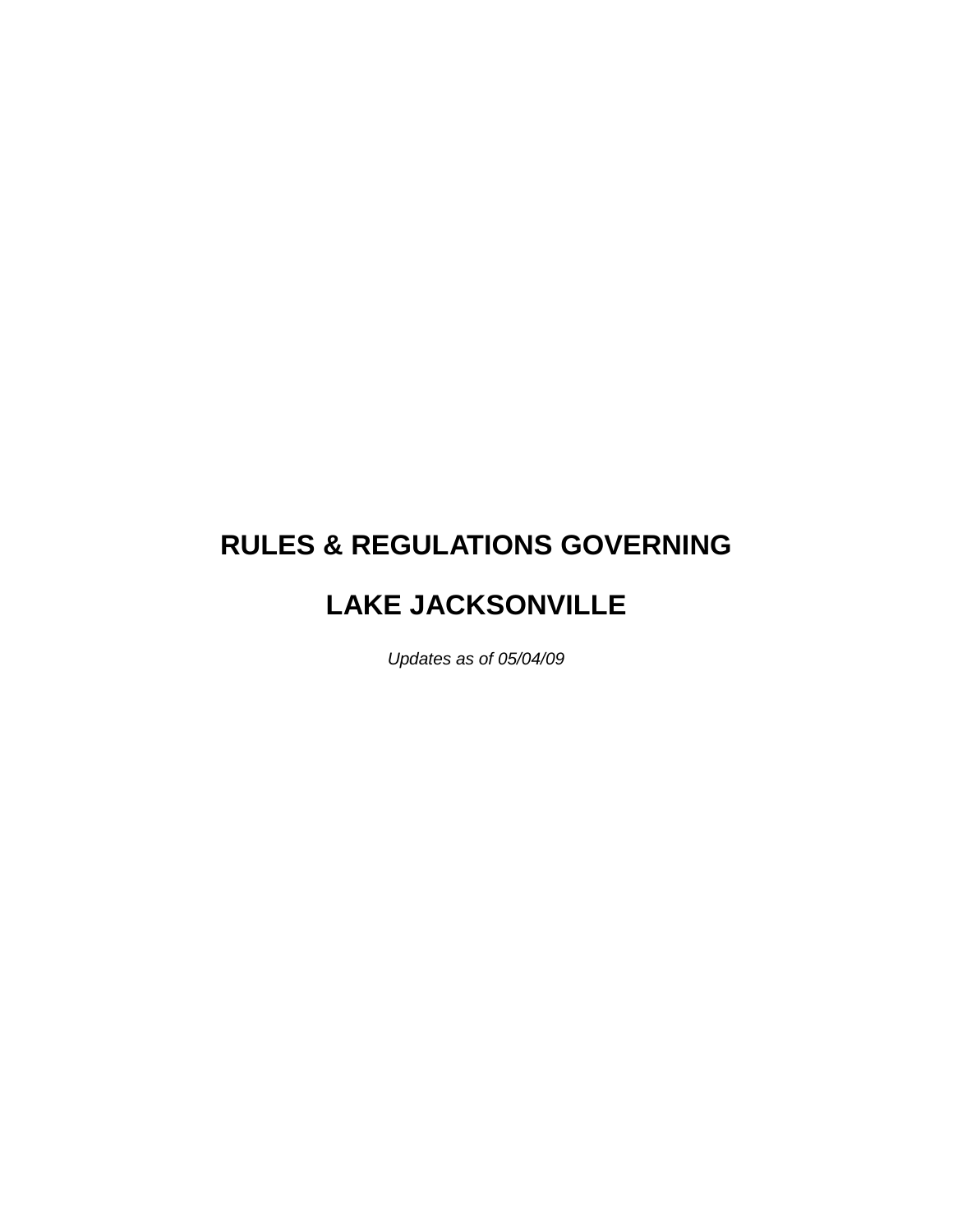# **Table of Contents**

| SECTION 3 ADOPTION OF TEXAS WATER SAFETY ACT; PENALTY FOR VIOLATION.  6 |  |
|-------------------------------------------------------------------------|--|
| SECTION 4 ENFORCEMENT OF BOAT SAFETY REGULATIONS BY GAME WARDENS 6      |  |
|                                                                         |  |
|                                                                         |  |
|                                                                         |  |
|                                                                         |  |
|                                                                         |  |
|                                                                         |  |
|                                                                         |  |
|                                                                         |  |
|                                                                         |  |
|                                                                         |  |
|                                                                         |  |
|                                                                         |  |
|                                                                         |  |
|                                                                         |  |
| SECTION 17 ACTIVITIES PROHIBITED NEAR INTAKE-MINIMUM DISTANCE 9         |  |
|                                                                         |  |
| SECTION 19 SKIING REGULATIONS AND OTHER COMPARABLE WATER SPORTS.  9     |  |
|                                                                         |  |
|                                                                         |  |
|                                                                         |  |
|                                                                         |  |
|                                                                         |  |
|                                                                         |  |
|                                                                         |  |
|                                                                         |  |
|                                                                         |  |
|                                                                         |  |
|                                                                         |  |
|                                                                         |  |
|                                                                         |  |
|                                                                         |  |
| SECTION 6 BOATHOUSE AND PIER CONSTRUCTION; APPROVAL, MAXIMUM SIZE, AND  |  |
|                                                                         |  |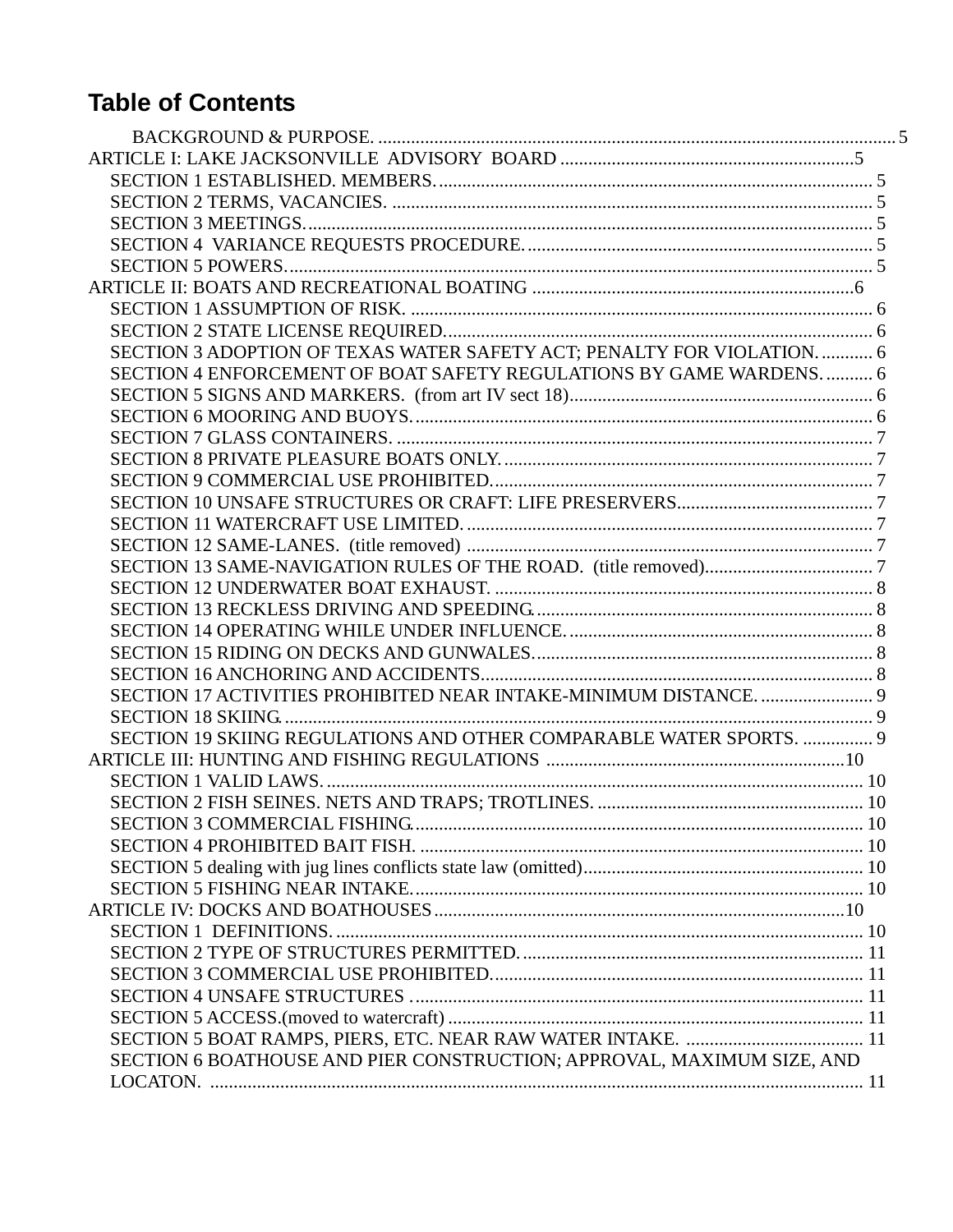| SECTION 8 REPAIR, MAINTENANCE OR IMPROVEMENT OF EXISTING STRUCTURES 14 |  |
|------------------------------------------------------------------------|--|
|                                                                        |  |
|                                                                        |  |
|                                                                        |  |
|                                                                        |  |
|                                                                        |  |
|                                                                        |  |
|                                                                        |  |
|                                                                        |  |
|                                                                        |  |
| SECTION 4 ACCESS PASSAGEWAYS; DRAINAGE DITCHES AND RETAINING WALLS 16  |  |
|                                                                        |  |
|                                                                        |  |
|                                                                        |  |
|                                                                        |  |
|                                                                        |  |
|                                                                        |  |
|                                                                        |  |
|                                                                        |  |
| SECTION 3 NUMBER COMPANY LEASED LOTS: NUMBER RESTRICTED 17             |  |
| SECTION 4 MINIMUM HOUSE SQUARE FOOTAGE; PLAN APPROVAL.  17             |  |
|                                                                        |  |
|                                                                        |  |
|                                                                        |  |
|                                                                        |  |
|                                                                        |  |
|                                                                        |  |
|                                                                        |  |
|                                                                        |  |
|                                                                        |  |
|                                                                        |  |
|                                                                        |  |
| SECTION 1 LOCATIONS OF TRAILERS AND PREFABRICATED STRUCTURES 18        |  |
|                                                                        |  |
|                                                                        |  |
|                                                                        |  |
|                                                                        |  |
|                                                                        |  |
|                                                                        |  |
|                                                                        |  |
|                                                                        |  |
|                                                                        |  |
|                                                                        |  |
|                                                                        |  |
|                                                                        |  |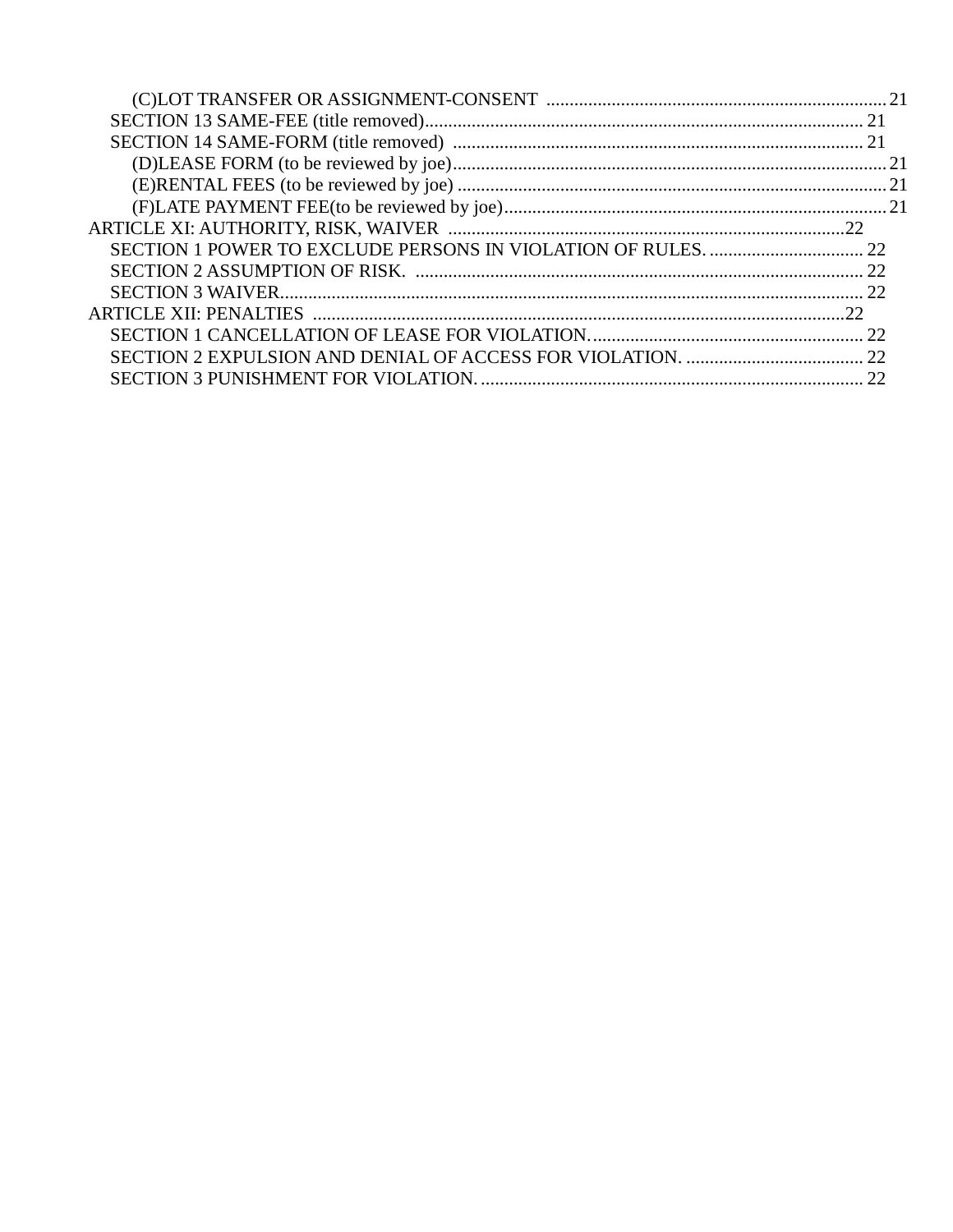# **RULES & REGULATIONS GOVERNING LAKE JACKSONVILLE**

### *BACKGROUND & PURPOSE.*

*Lake Jacksonville was created to provide a healthy, sustainable municipal water supply. The Lake also presents many opportunities for recreational fishing, boating, and special events as well as providing a number of lake-front lots for lease, all in a gently rolling wooded setting accessible by a network of county and city roads. Boat launching and camping areas are also available. The Lake is located on the southwest side of Jacksonville, an earth filled dam and overflow structure at 422 feet above mean sea level, forms a shoreline with numerous interesting coves. The Lake covers about 1325 acres and is fed by a number of springs and creeks.*

*The rules and regulations contained in this document are aimed at preserving: a safe and healthy municipal water supply, abundant recreational fishing opportunities, a variety of recreational boating opportunities, and property values for the improvements made upon lease lots for visitors, residents and community water users alike. Your thoughtful observance of these rules and regulations will help all who come to visit or live here to preserve, enjoy and benefit from this wonderful Jacksonville resource for many, many years.*

# *ARTICLE I: LAKE JACKSONVILLE ADVISORY BOARD*

# **SECTION 1 ESTABLISHED. MEMBERS.**

There is hereby established a Lake Jacksonville Rules and Regulations Advisory Board consisting of seven (7) members, five (5) of whom shall be Lake Jacksonville Lake lot lessees or property owners; and the others shall consist of the City Building Official and the city manager, or a designated staff representative of each. The City Building Official and City Manager shall serve as non-voting ex-officio members.

# **SECTION 2 TERMS, VACANCIES.**

The five(5) lake lot lessee members or property owners shall be appointed for three year terms, and any vacancies shall be filled by appointment by the City Council. Board members' terms shall be staggered in two (2) classes of two (2) members and one (1) class of one (1) member. Appointments for one class of board members shall be made in successive years

#### **SECTION 3 MEETINGS.**

The advisory board shall meet at least once a quarter per calendar year for the purpose of reviewing the ordinances, rules and regulations of the city concerning Lake Jacksonville and Lake Jacksonville lake front lots and for the purpose of hearing any comments and/or complaints concerning such ordinances, rules, and regulations.

# **SECTION 4 VARIANCE REQUESTS PROCEDURE.**

All Requests for a variances to Rules and Regulations Governing Lake Jacksonville shall be addressed through Building Official. After the application and fees are accepted the building inspector will schedule a hearing with the Lake Jacksonville Rules and Regulations Advisory Board. The application fee shall be one hundred (100) dollars.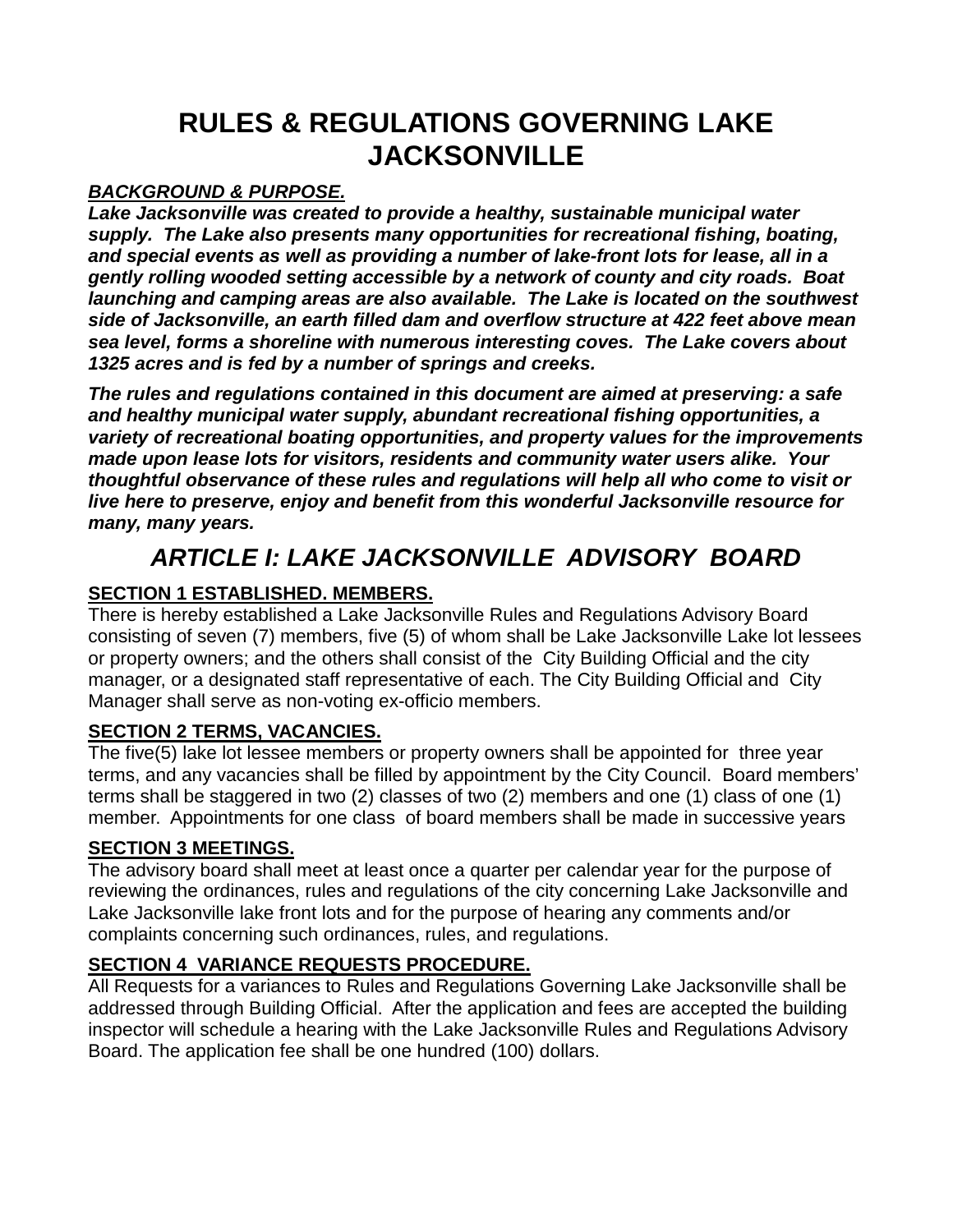#### **SECTION 5 POWERS.**

The Advisory Board shall be authorized to make any recommendations which it deems appropriate to the City Council for the amendment, repeal and/or adoption of ordinances, rules and/or regulations concerning Lake Jacksonville and Lake Jacksonville lake front lots. The advisory board shall be advisory only; and the City Council shall not be bound by any recommendation of the advisory board, nor shall any recommendation from the advisory board be a prerequisite for any action by the City Council on its own initiative amending, adopting and/or repealing any ordinance, rule or regulation concerning Lake Jacksonville or Lake Jacksonville lake front lots.

# *ARTICLE II: BOATS AND RECREATIONAL BOATING*

# **SECTION 1 ASSUMPTION OF RISK.**

The City shall, in no event, be liable to any person on the account of the loss or damage of any property that may be placed in or upon Lake Jacksonville, nor shall the City be liable, in any event, to any person or persons whomsoever on account of personal injuries or loss of life that may be sustained by any person or persons in or upon Lake Jacksonville; and any person entering in or upon Lake Jacksonville shall do so at his sole risk, and shall not be privileged to enter or remain in or upon such reservoir, save and except under the terms and provisions of these regulations that have been or may hereafter be adopted by the City Council of the City of Jacksonville; nor shall the City be responsible or liable in such instances as set out herein.

# **SECTION 2 STATE LICENSE REQUIRED.**

No person shall place, operate or keep any boat or other craft on Lake Jacksonville without a current license from the State of Texas provided that the State Texas requires the same to be licensed.

# **SECTION 3 ADOPTION OF TEXAS WATER SAFETY ACT; PENALTY FOR VIOLATION.**

(A) The Texas Water Safety Act (Chapter 31) of the Texas Parks and Wildlife Code, Texas Revised Civil Statutes as amended, is hereby adopted as the rules and regulations governing watercraft on Lake Jacksonville.

(B) Any person who violates or fails to comply with any provision of the above mentioned Texas Water Safety Act shall be guilty of a misdemeanor and upon conviction shall be punishable by fine of not more than two hundred dollars (\$200).

#### **SECTION 4 ENFORCEMENT OF BOAT SAFETY REGULATIONS BY GAME WARDENS.**

The game wardens of the State of Texas and other designated peace officers are hereby authorized to enforce all Lake Jacksonville Rules and Regulations.

#### **SECTION 5 SIGNS AND MARKERS.**

The Director of Parks & Recreation or any other representative designated by the City Manager is authorized to designate various areas in Lake Jacksonville as regulated "SLOW, NO SKIING, NO WAKE" and to post and maintain such regulated areas with signs and/or markers advising "SLOW, NO SKIING, NO WAKE"

The driver or operator of any boat in Lake Jacksonville shall, upon entering any such SLOW or NO WAKE regulated area, slow and reduce the speed of such boat to an idle speed or a speed only fast enough to maintain steerage on course.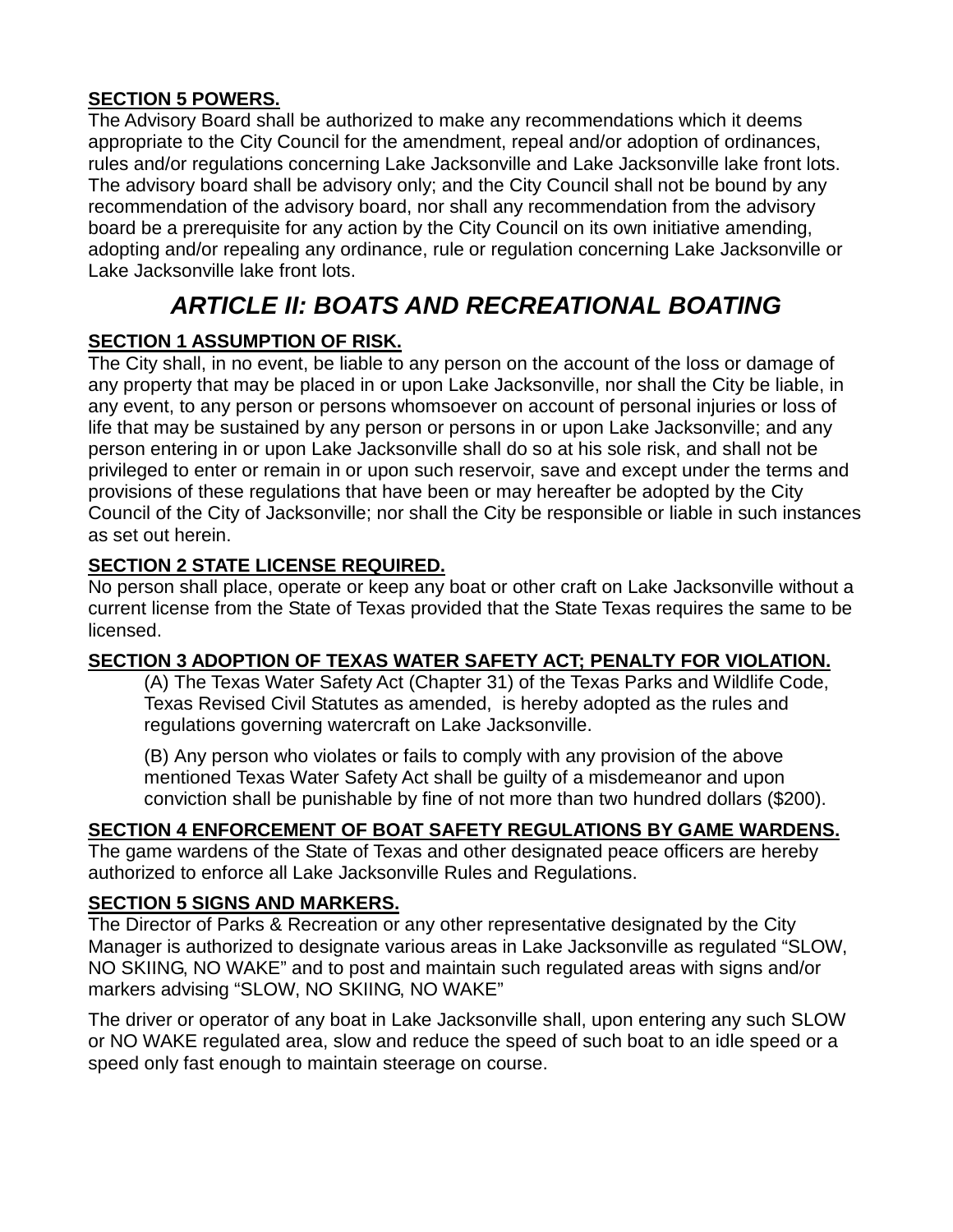#### **SECTION 6 MOORING AND BUOYS.**

No person shall at any time moor any boat or other craft to any buoy, beacon, or sign placed on Lake Jacksonville, nor shall any person in any manner attach a boat to such buoy, beacon or sign.

### **SECTION 7 GLASS CONTAINERS.**

No person may introduce, carry into or possess, use, dump, break, dispose of, throw or abandon any glass container in the water of a swimming area, or in the beach area adjacent to the water of a swimming area or into the waters of Lake Jacksonville.

### **SECTION 8 PRIVATE PLEASURE BOATS ONLY.**

Only private boats used for pleasure, except those owned and operated by approved concessionaires, shall be permitted on the waters of Lake Jacksonville.

### **SECTION 9 COMMERCIAL USE PROHIBITED.**

No person may operate boats, barges, rafts, docks, or other similar devices for commercial purposes on the waters of Lake Jacksonville, except approved concessionaires or any piledriving operation.

### **SECTION** 10 **UNSAFE STRUCTURES OR CRAFT: LIFE PRESERVERS.**

(A) Each boat, barge, raft, dock or other similar device constructed, used, or operated on or near the waters of Lake Jacksonville found to be unsafe for any reason shall be repaired or removed within the time limit specified by the duly authorized representative of the City.

(B) At all times, while on the waters of Lake Jacksonville, each boat, barge, raft or craft shall be equipped with not less than one (1) life preserver of an approved type for each occupant of the boat, barge, raft or craft, provided further than each occupant under thirteen (13) years of age of any boat shall have a life preserver fastened to his person.

#### **SECTION 11 WATERCRAFT USE**

(A) No boat, barge, raft or craft shall be loaded with passengers or cargo beyond its safe carrying capacity, taking into consideration weather and normal operating conditions.

(B) No boat, barge, raft, or craft having overnight accommodations shall be placed upon or used on the waters of Lake Jacksonville unless and until the same is equipped with approved sanitary facilities.

(C) No such boat or barge shall be used, operated or maintained on the waters of Lake Jacksonville as a domicile or place of abode.

(D) No person shall so anchor a boat for fishing or other purposes on any body of water over which the City has jurisdiction in such a position as to obstruct a passageway ordinarily used by other boats.

(E) No person shall operate a boat within a water area which is clearly marked by buoys or some other distinguishing device as a bathing or swimming area.

(F) Owners of abandoned, sunken, partially sunken or destroyed boats must be reported to TPWD within 15 days of the event, and the Certificate of Title surrendered. If the owner fails to comply, the equipment may be removed by the City to be disposed of at its sole discretion. with all costs associated therewith to be assessed against the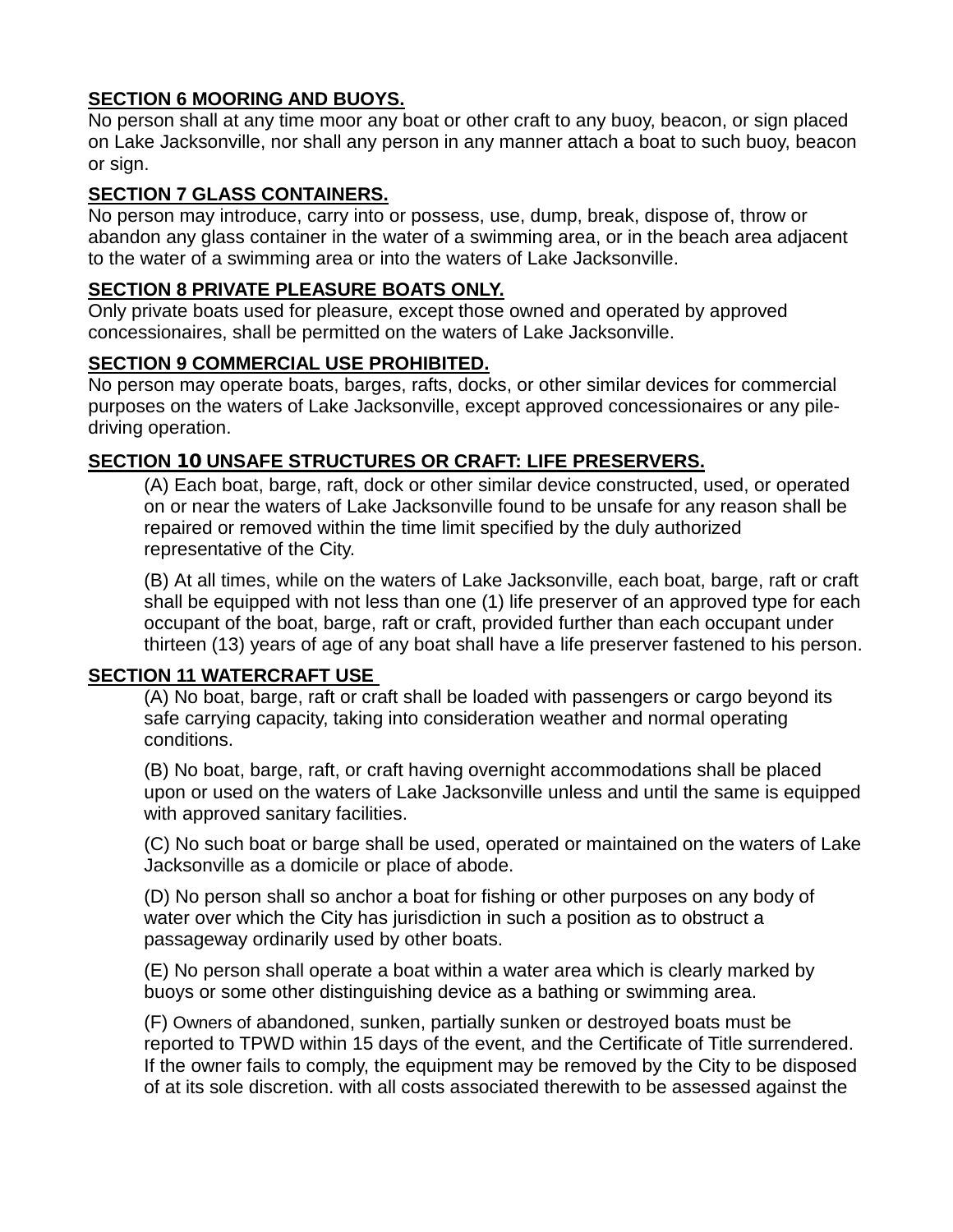owner thereof

(G) All boats, barges, rafts and other similar devices operated on the waters of Lake Jacksonville shall observe all of the rules of the road applicable to inland waterways as set forth by the Bureau of Navigation.

(H) Any peace officer, and any designated representative appointed by the City, shall have the right to require the removal of any boat, barge, raft or similar device from the waters of Lake Jacksonville if the same is operated in violation of any of the rules herein contained, and any person refusing to obey the lawful order of such officials shall be deemed guilty of a violation of these regulations.

# **SECTION 12 UNDERWATER BOAT EXHAUST.**

All power boats, inboard and outboard, used and operated upon the waters of Lake Jacksonville shall be equipped with an approved underwater exhaust or with the manufacturer's original type exhaust equipment. This regulation may be waived for a specified period of time upon written application of the City by an organized unit for special racing events, water shows, carnivals, etc.

#### **SECTION 13 RECKLESS DRIVING AND SPEEDING.**

(A) Every operator of a boat or other craft on Lake Jacksonville shall at all times navigate the same in a careful and prudent manner and at such rate of speed as not to endanger any person or his or her property.

(B) Reckless navigation of any boat or other craft on Lake Jacksonville shall include operating the same in a manner which necessarily interferes with the free and proper use of the water of said lake or endangers other boats and crafts thereon or endangers any person.

(C) No person shall operate any boat or other craft on Lake Jacksonville at a rate of speed greater than will permit, by the exercise of reasonable care, such boat or other craft, to be brought to a stop within the assured clear distance ahead.

#### **SECTION 14 OPERATING WHILE UNDER INFLUENCE.**

(A) It shall be unlawful for any person who is under the influence of intoxicating liquor or narcotic drugs or barbiturates or any person who is a habitual user of same to operate, propel or be in actual physical control of any boat on the waters of Lake Jacksonville.

(B) It shall be unlawful for the owner or any person in charge of or in control of any boat to authorize or knowingly permit the same to be propelled or operated by any person who is under the influence of intoxicating liquor, narcotic drugs or barbiturates or by any person who is a habitual user of same.

#### **SECTION 15 RIDING ON DECKS AND GUNWALES.**

(A) No person, operating a motorboat on Lake Jacksonville, shall allow any person to ride or sit on the gunwales thereof or on the decking over the bow of the craft while underway, nor shall any person, operating any open motorboat, allow any person to stand in said craft while underway.

(B) Nothing in this section shall be construed to mean that passengers or other persons aboard a boat cannot stand on the decking over the bow of the boat to moor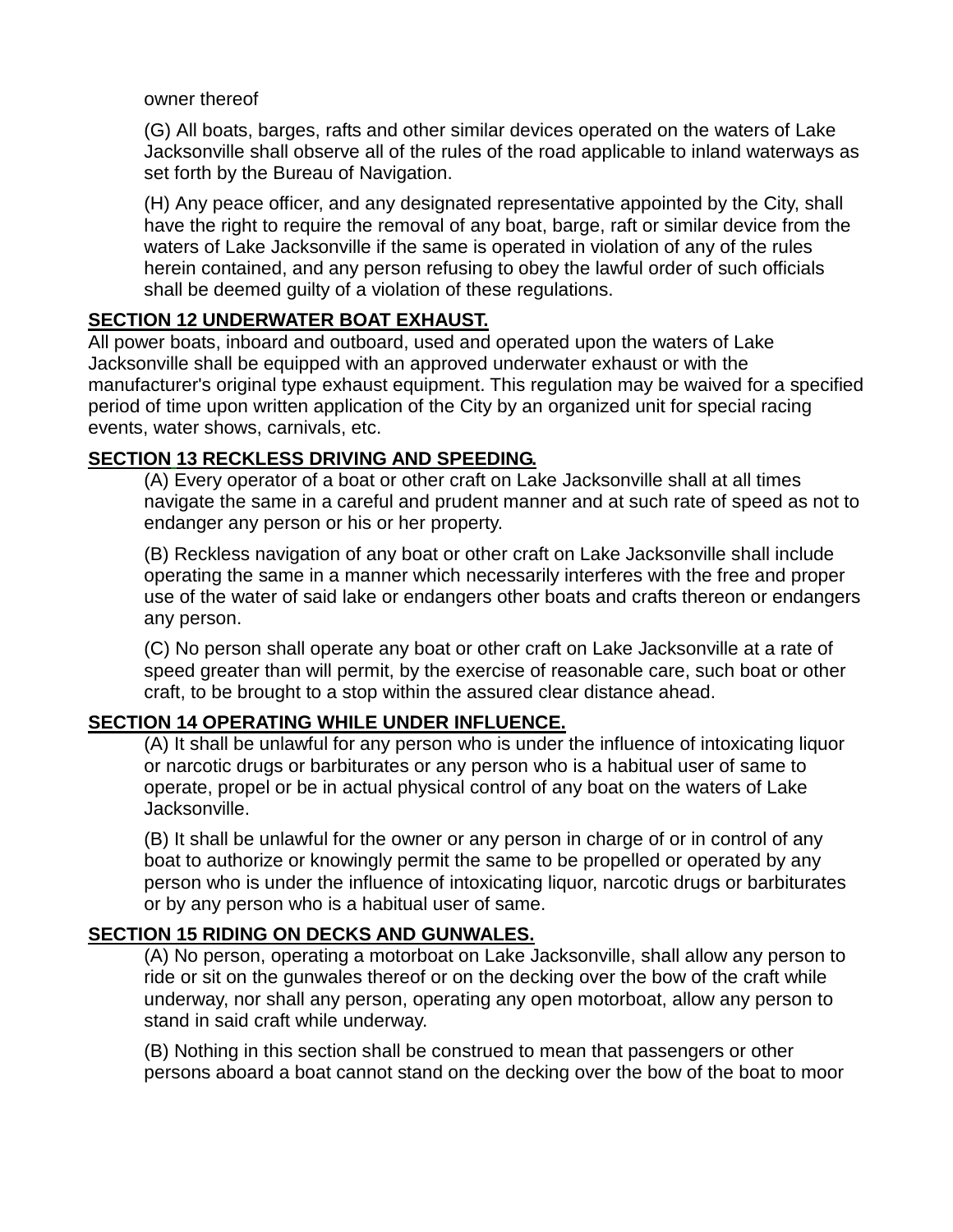the boat or to cast off or for any other necessary purpose.

#### **SECTION 16 ANCHORING AND ACCIDENTS.**

(A) No person shall leave a boat or any other craft on Lake Jacksonville without having the same dependably fastened to an anchorage, either in the water or upon the land. Such boats or other craft that are not dependably anchored must be removed from the water a sufficient distance to assure that the same will not float away from its station in the event of rising waters.

(B) The operator of any boat or other craft involved in an accident resulting in injury or death to any person, or in damage to property, shall so far as he can do so without danger to his own vessel, crew and passengers, render to any persons affected by such accident such assistance as may be practicable and give the names, addresses, and complete identification of all persons and boats involved in such accident, and shall report such accident immediately to the concessionaire, lake patrol officer, City Manager or any other person authorized by the City to receive such report.

#### **SECTION 17 ACTIVITIES PROHIBITED NEAR INTAKE-MINIMUM DISTANCE.**

All forms of recreational activities are hereby prohibited within a radius distance of two hundred (200) feet of the raw water intake of Lake Jacksonville located and measured from the same, which shall be designated with markers or buoys.

#### **SECTION 18 SKIING.**

"Skiing" is defined as the use of any equipment for the purpose of a person or persons being propelled or towed through, on or over the surface of Lake Jacksonville.

Skiing shall be permitted on Lake Jacksonville only in the areas as designated by the City Manager or his representative. The City of Jacksonville assumes no liability for accidents or injuries to anyone skiing in designated areas nor does this designation guarantee that obstructions are not present in the designated areas.(moved here)

#### **SECTION 19 SKIING REGULATIONS AND OTHER COMPARABLE WATER SPORTS.**

The following regulations and restrictions shall apply to skiing on Lake Jacksonville:

(A) All persons directly engaged in such activities shall wear a life preserver at all times.

(B) Boats and skier shall go no nearer than two hundred (200) feet of shore, docks, persons swimming, or other boats, except when leaving and returning to dock.

Skiing is prohibited between sunset and sunrise nor shall any person operate a boat for the purpose of towing persons engaged in such activities between sunset and sunrise.

(C) No towboat or person engaged in any such activity shall approach closer than one hundred fifty (150) feet to any other boat or other craft.,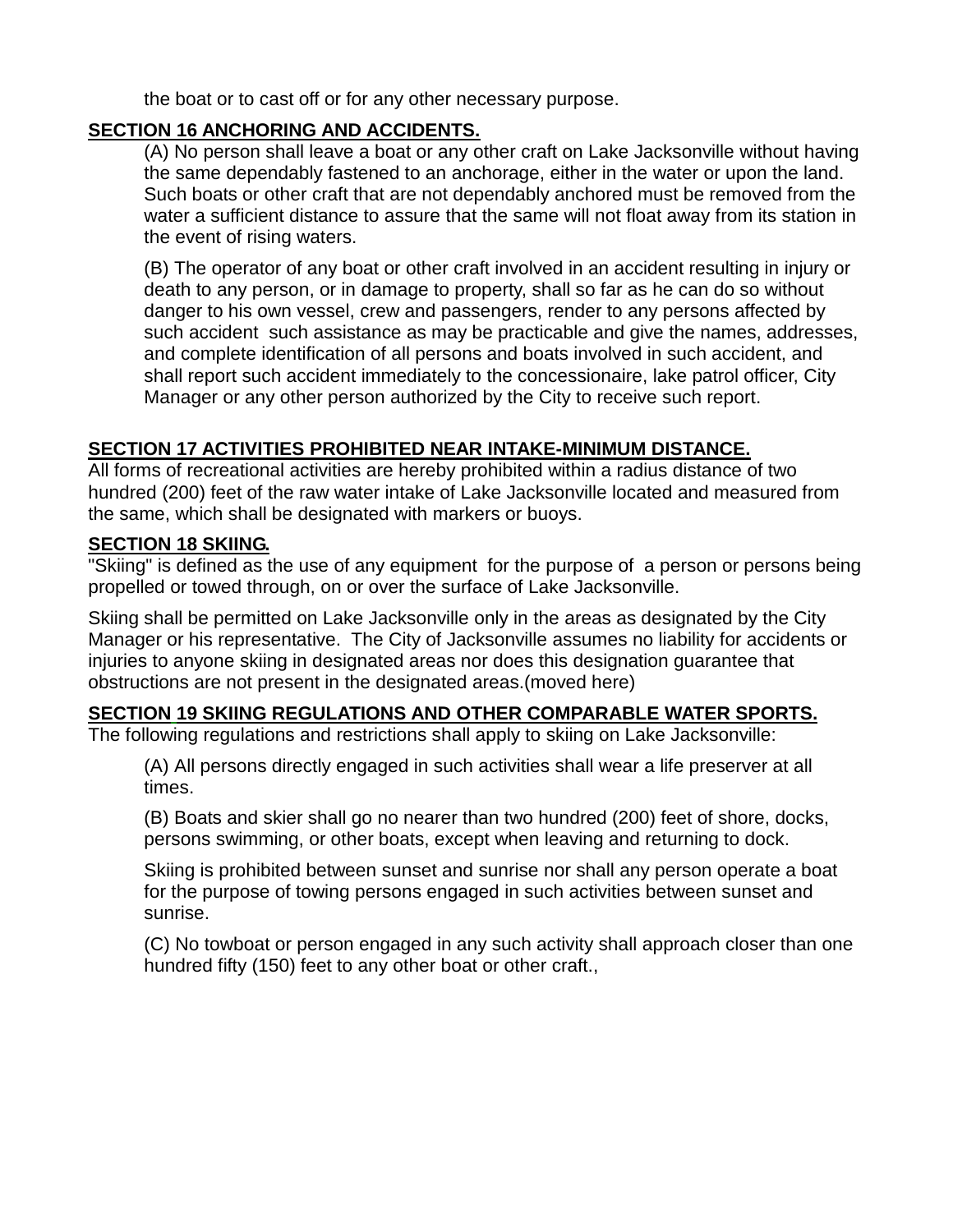# *ARTICLE III: HUNTING AND FISHING REGULATIONS*

### **SECTION 1 VALID LAWS.**

All valid laws of the State of Texas and the United Stated Government relating to hunting and fishing and water safety shall be in effect at all times on all property owned by the City of Jacksonville. No hunting shall be permitted on any Lake Jacksonville properties. No pistol or rifle shall be shot, fired or discharged in, on, along, or across Lake Jacksonville or in, on, along, or across, or upon any property owned by the City of Jacksonville, except by duly constituted peace officers, game wardens and employees of the City when in discharge of their duties as such.

### **SECTION 2 FISH SEINES. NETS AND TRAPS; TROTLINES.**

Seining, netting and trapping of any fish other than minnows for bait is hereby prohibited. No person shall have in his possession on any property of Lake Jacksonville any seine, net or trapping device other than minnow seine. Non-metallic trotlines are permitted; however, no trotline shall be set within two hundred (200) feet of any public dock, pier, beach or any place commonly used by the public for wading, swimming, skiing, or where it will obstruct boat lanes.

#### **SECTION 3 COMMERCIAL FISHING.**

No person shall sell or buy or offer to sell or buy or to take or to possess for commercial purposes, fish from the waters of Lake Jacksonville.

#### **SECTION 4 PROHIBITED BAIT FISH.**

No game fish, gold fish, cannibal minnows, Mexican minnows, or fresh water rough fish such as carp, gar, shad, or suckers shall be used as bait in Lake Jacksonville.

#### **SECTION 5 FISHING NEAR INTAKE.**

No fishing shall be permitted within two hundred (200) feet of the raw water intake of Lake Jacksonville or as marked.

# *ARTICLE IV: DOCKS AND BOATHOUSES*

#### **SECTION 1 DEFINITIONS.**

Terms as used in this Article are defined as follows:

**Boathouse –** any roofed structure built to shelter a watercraft.

**Building Permit –** a document issued by the City Building Official which allows maintenance, repair and/or construction to begin and proceed to completion pertaining to all structures built at any location on or near the shoreline of Lake Jacksonville. The permit is required to be visibly posted at the site of the approved work..

**Pier/Dock –** any approved structure connected to the shore line and extending over lake waters to provide over-water access to berthed watercraft or used for recreation such as swimming, fishing or entertaining.

**Normal pool elevation –** when the water level is even with top of the concrete spillway. Also referred to as 422 feet NGVD, where NGVD means "National Geodetic Vertical Datum" - a standard of measure for elevations relative to mean sea level.

**Shoreline** – a legal line or boundary, formed by the water's edge when the lake is at normal pool elevation.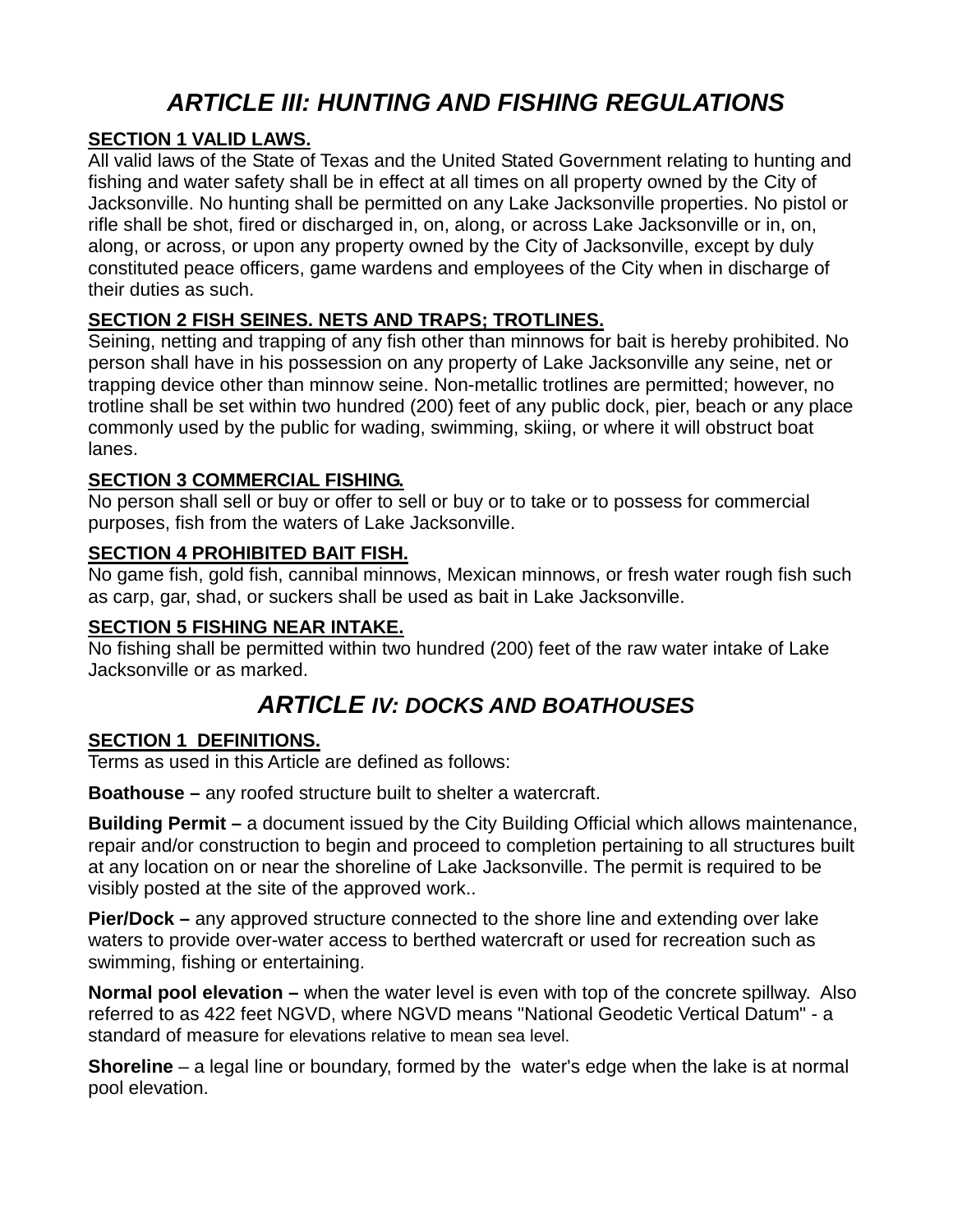**Side lot line** -the line or joined lines which divide adjacent lake lots one from another.

# **SECTION 2 TYPE OF STRUCTURES PERMITTED.**

Only boat docks or other structures of similar nature, fixed or floating, used for pleasure may be located on or near the waters of Lake Jacksonville, except those owned and operated by approved concessionaires and the City*.* 

# **SECTION 3 COMMERCIAL USE PROHIBITED.**

No person may operate boats, barges, rafts, docks, or other similar devices for commercial purposes on the waters of Lake Jacksonville, except approved concessionaires or any piledriving operation.

### **SECTION 4 UNSAFE STRUCTURES .**

Docks, boathouses or other similar structure constructed, used, or operated on or near the waters of Lake Jacksonville found to be unsafe for any reason shall be repaired or removed within the time limit specified by the duly authorized representative of the City

# **SECTION 5 BOAT RAMPS, PIERS, ETC. NEAR RAW WATER INTAKE.**

No boat launching ramp, marina, dock and/or floating fishing pier shall be located within one thousand (1,000) feet of the raw water intake.

#### **SECTION 6 BOATHOUSE AND PIER CONSTRUCTION; APPROVAL, MAXIMUM SIZE, AND LOCATON.**

(A) Plans submitted to the City Building Official for proposed boathouses, docks and fishing piers shall include the location of property corners and lot lines. Lessees are responsible for accurately locating such platted property boundaries before plans are submitted. Construction may begin only if and when a Building Permit is issued. The lessee is required to post such Building Permit in a visible location at the work site before construction may begin..

(B) No structure shall be constructed or caused or allowed to be constructed by any Lake Jacksonville lot lessee if:

(1) its length extends more than fifty (50) feet from normal lake shoreline (the water's edge at normal pool elevation).

#### Exceptions:

(a) In the event that the depth of water at 50 feet from shoreline at normal pool elevation is less than 5 feet, see SECTION 6 Paragraph (D) below.

(b) In the Event either or both (left and right) adjacent lots are legal nonconforming structures, the proposed construction may be permitted by using an averaged approach, if it will not cause an adverse effect on adjacent lots or watercraft use.

(2) any portion of the structure extends into a "No Construction Zone". this applies to all lots which front on Lake Jacksonville, whether leased or not. This zone is formed by two imaginary lines which begin at the shoreline and run parallel to and 6 feet (2.5 feet for Concession Area lots) either side of any side lot line extension and extends and applies the side line setback lines as set forth in Article VII,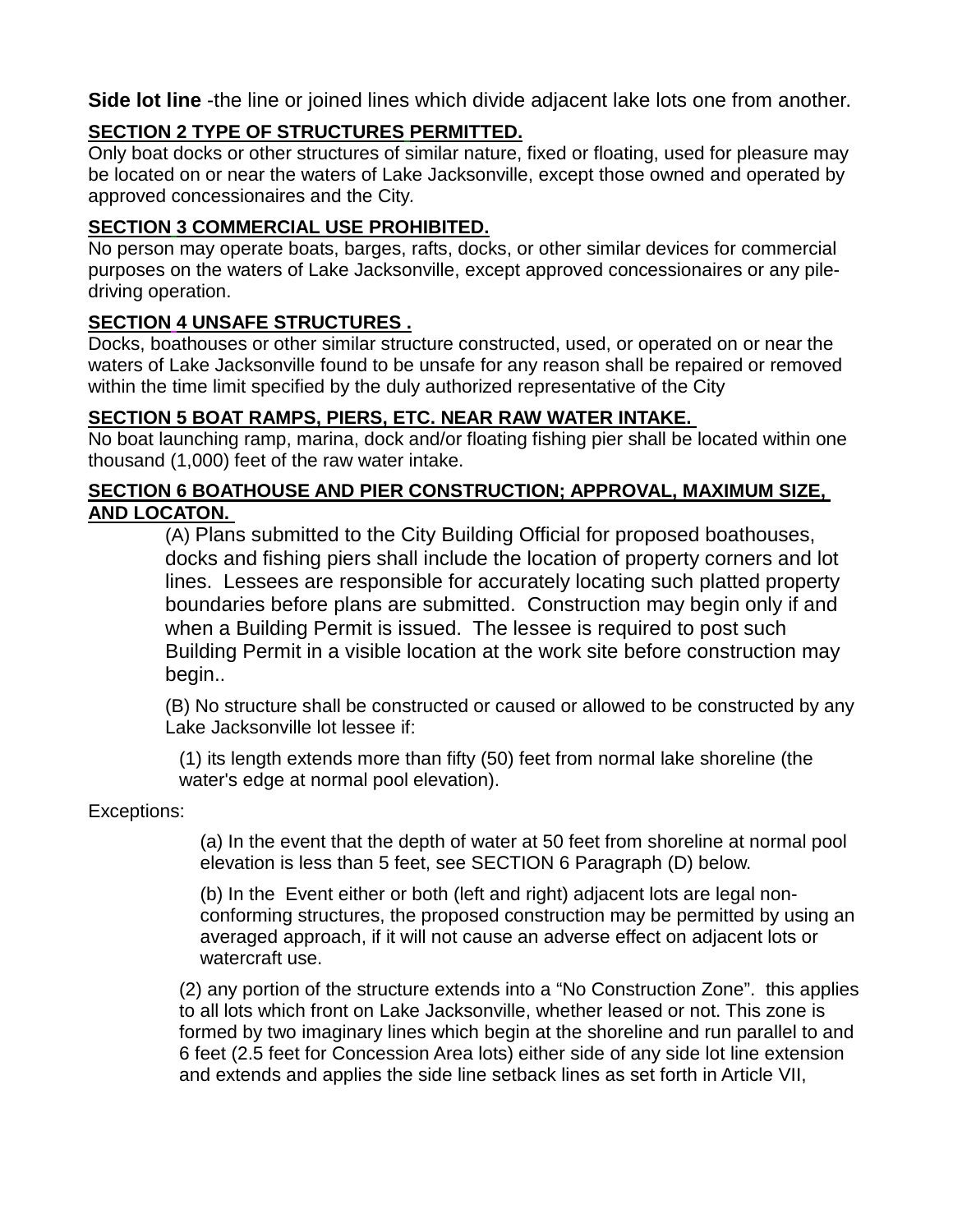Section 6 herein along any such side lot line extension. Figures 1, 2, and 3 show the layout of these zones.

(C) Diagrams of three possible shoreline configurations below illustrate how Paragraph (2) above applies in locating the boundaries of these 6 foot wide (2.5 feet wide in the Concession Area) "No Construction Zones", one of which falls on either side of a side lot line when extended beyond the shoreline into the lake.

(1) **Figure 1** is an example of a shoreline shape in which side lot line extensions converge when extended beyond the shoreline.



(2) **Figure 2** is an example of a shoreline shape in which side lot line extensions *diverge* when extended beyond the shoreline.



(3) **Figure 3** is an example of a shoreline which is essentially a straight line across adjoining lots. Even so, the extended side lot lines of adjacent lots may converge,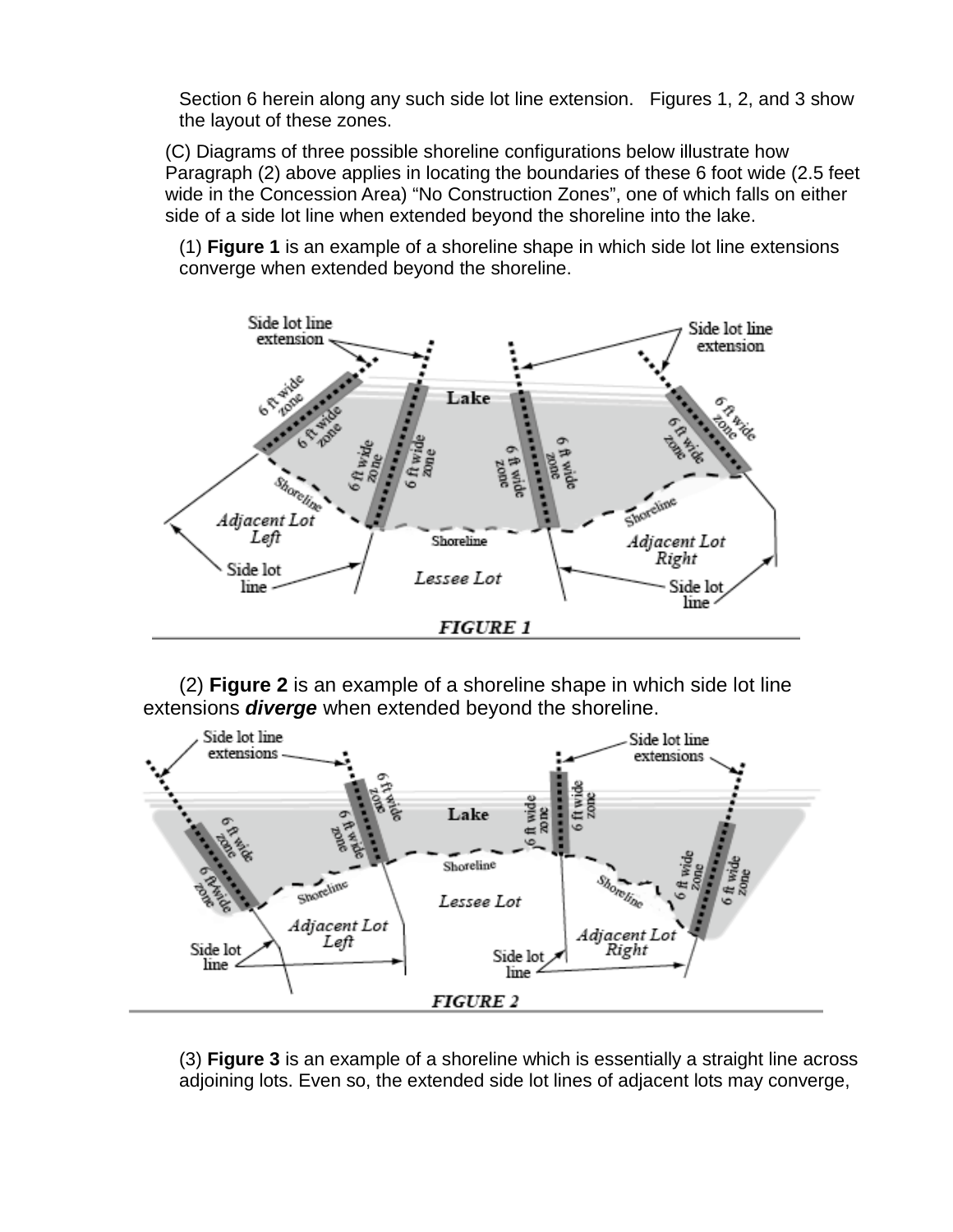diverge, or run parallel to one another, depending on the platted property line bearing for the lots involved.



(D) In the event the depth of the water at 50 feet from the shoreline at normal pool elevation is less than 5 feet, the City Building Official may permit a structure to extend outward from the shoreline past the 50 foot limit until a water depth of 5 feet is encountered, provided that:

(1) The proposed structure conforms to and complies with current Rules and Regulations Governing Lake Jacksonville in all respects; and

(2) The Jacksonville City Council, by majority vote of a quorum present for a duly called or scheduled City Council meeting, determines that the proposed structure will not have an unreasonable or adverse impact upon the use and enjoyment of the adjoining Lake Lots and any approved improvements thereupon; and

(3) In no event shall the structure extend more than 75 feet from the shoreline, regardless of whether a water depth of 5 feet is reached.

(E) No dock, pier or boathouse shall have an eave (sidewall) height more than twelve (12) feet above the normal pool elevation.(figure 4)

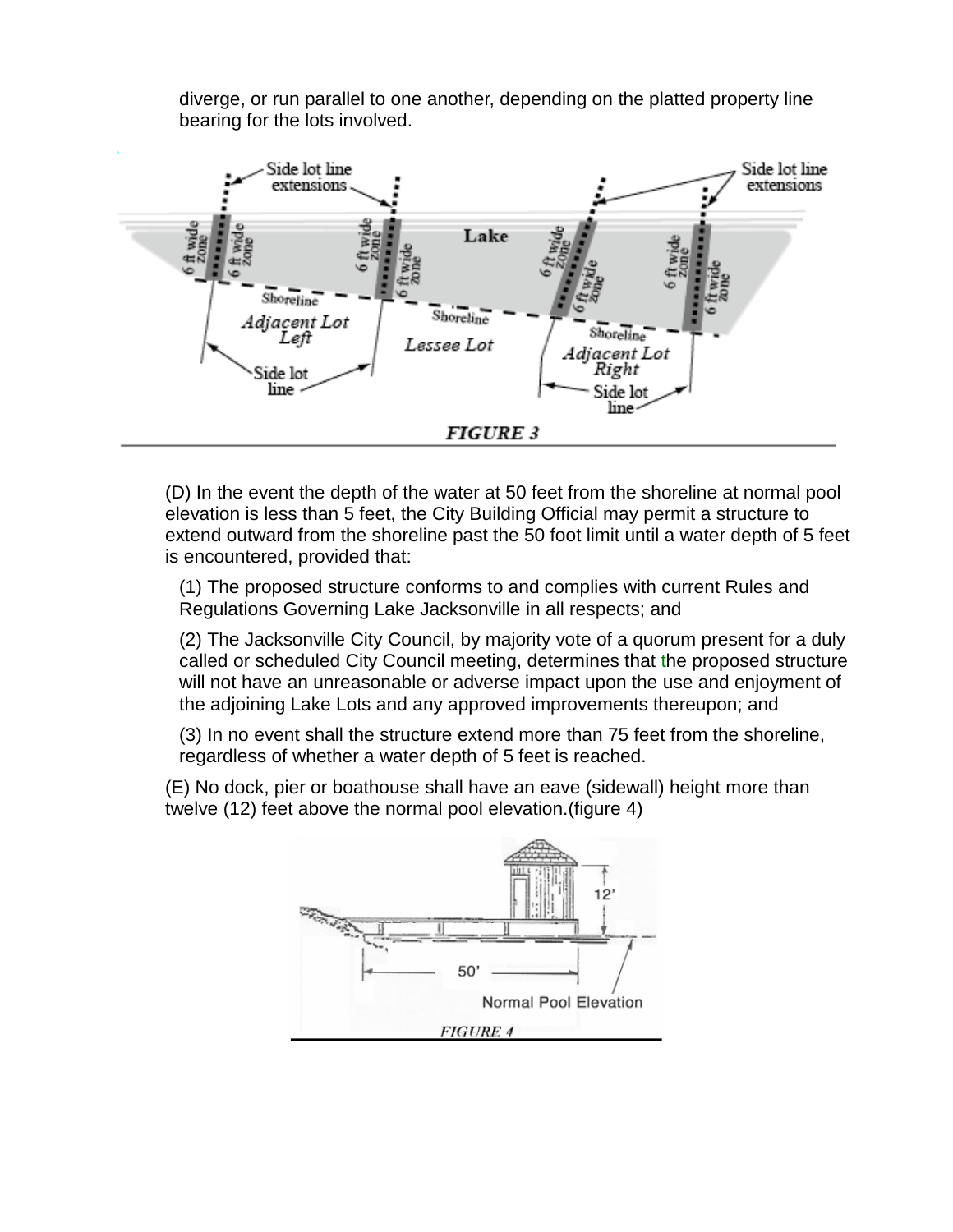# **SECTION 7 HEATING & COOLING COILS**

(A) Closed loop heating and cooling systems may be installed in Lake Jacksonville provided the heating and cooling coil portion of the system is placed wholly underneath any approved dock, pier and/or boathouse.

(B) That part of the system located between the actual unit and the lake must be installed totally underground so that no part of any of the piping system is visible. The piping system must enter the lake at the shoreline at a minimum depth of five (5) feet below normal pool elevation and must maintain a depth of five (5) feet beneath the soil and/or water surface.

(C) Where the water depth at normal pool elevation exceeds five (5) feet, the piping shall be placed to lie flat upon the lake bottom, regardless of slope.

(D) The actual heating and/or cooling unit shall be no closer to the lake than the lake side of the residential dwelling it serves.

(E) Systems of this type shall circulate water only. No chemicals of any type are permitted within the closed loop.

(F) Plans for any such proposed system installations shall be reviewed and approved by the City Building Official prior to construction and installation.

# **SECTION 8 REPAIR, MAINTENANCE OR IMPROVEMENT OF EXISTING STRUCTURES**

Upon application to the City Building Official, lessees with shoreline structures which extend more than 50 feet from the shoreline into Lake Jacksonville and which were in existence prior to the date of issuance of these Rules and Regulations, may be allowed to repair, improve, expand or add to such structures, provided that any such proposed work does not extend the structure a greater distance into Lake Jacksonville from the shoreline, and provided that such proposed work complies with any and all conditions, restrictions and limitations contained in these Rules and Regulations, including, but not limited to, "No Construction Zone" limitations.

# **SECTION 9 CONCESSION AREA LEASE LOT STRUCTURES**

The following regulations, restrictions and conditions shall apply to structures of all kinds to be built, repaired, maintained, or expanded upon Lake Jacksonville Concession Area Lots:

(A) Plans submitted to the City Building Official for proposed houses, boathouses, docks and fishing piers shall include the location of property corners and lot lines. Lessees are responsible for accurately locating such property boundaries before plans are submitted. Construction may begin only if and when a Building Permit is issued. The lessee is required to post such Building Permit in a visible location at the work site before construction may begin. Plans for inhabited structures shall conform to current City adopted building codes in order to receive a Building Permit.

(B) No building or structure intended for habitation shall be constructed, erected, or installed with any finished floor line elevation being lower than 4.5 feet above normal pool elevation.

(C) Walkway surfaces for piers, docks or boathouses not intended for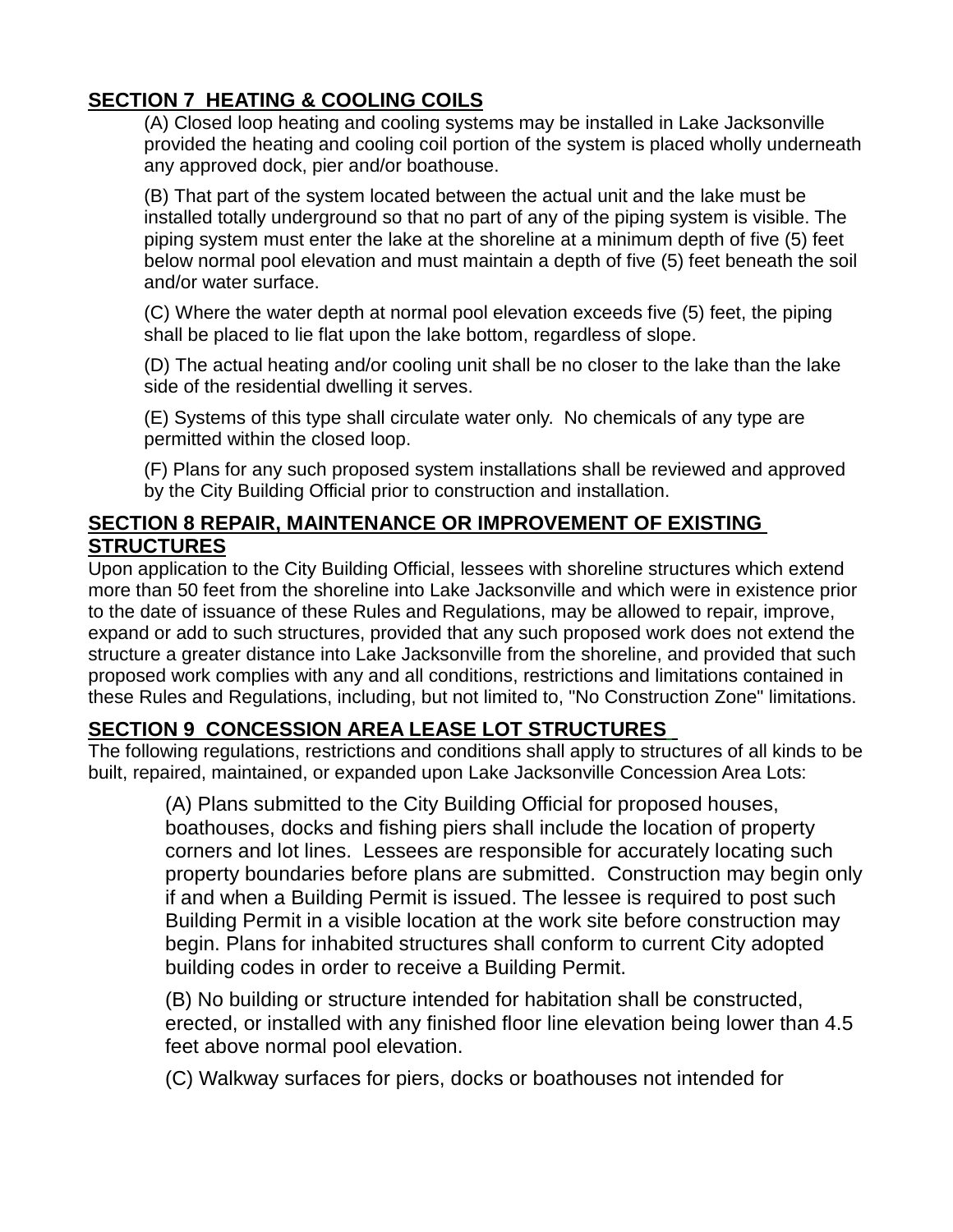habitation may be constructed no lower than two feet above normal pool elevation.

(D) Any building or structure constructed, erected or installed over the waters of Lake Jacksonville shall be no closer than two and one-half (2½) feet from the lessee's side lot lines or their straight line extensions into Lake Jacksonville.

(E) Unenclosed carports and portable storage buildings may be constructed, erected or installed upon the land of Concession Area lots, provided that any such carport or portable storage building is no closer than six (6) feet from any side lot line.

(F) No building or structure will be approved which has a maximum height exceeding 26 feet above normal pool level (measured at the highest roof ridge or peak of the building).

(G) Any structure or improvement constructed, erected or installed less than 10 (ten) feet above normal pool elevation (432 feet above mean sea level), shall be at the risk of the lessee, and the City shall not be liable for any damage to such structures or improvements there to caused by inundation or otherwise.

(H) A Concession Area lot which contains at least 5,000 square feet of land above normal pool elevation may be considered for a land based habitable structure. Requests for consideration shall be reviewed by the Lake Jacksonville Advisory Board. If approval is recommended, it will qualify to make application for a building permit with the City Building Official.

# *ARTICLE V: SANITATION*

# **SECTION 1 SEPTIC TANKS.**

Before any 99-year lease lot is used for residential purposes and before any living quarters are placed thereon, each lot shall be provided with a septic system complying with the standards established by Texas Commission for Environmental Quality (T.C.E.Q.) Every person installing such a septic system must obtain the approval of the Building Official of the City of Jacksonville prior to installation. Percolation tests shall be performed as suggested by State standards. Installation shall be done by approved septic systems installers only.

# **SECTION 2 GARBAGE AND TRASH DISPOSAL.**

All garbage and trash shall be collected and removed from the leased premises at least once weekly and carried away from the leased premises and not dumped upon any property belonging to the city wherever located, except the City Sanitary Landfill; however, all burnable trash may be incinerated as long as no garbage or trash is allowed to enter the Lake. All incineration must take place in a proper container.

#### **SECTION 3 KEEPING ANIMALS AND FOWL.**

No animal or fowl shall be maintained or confined on any leased lot except normal, domestic pets belonging to lessee or guests of lessee.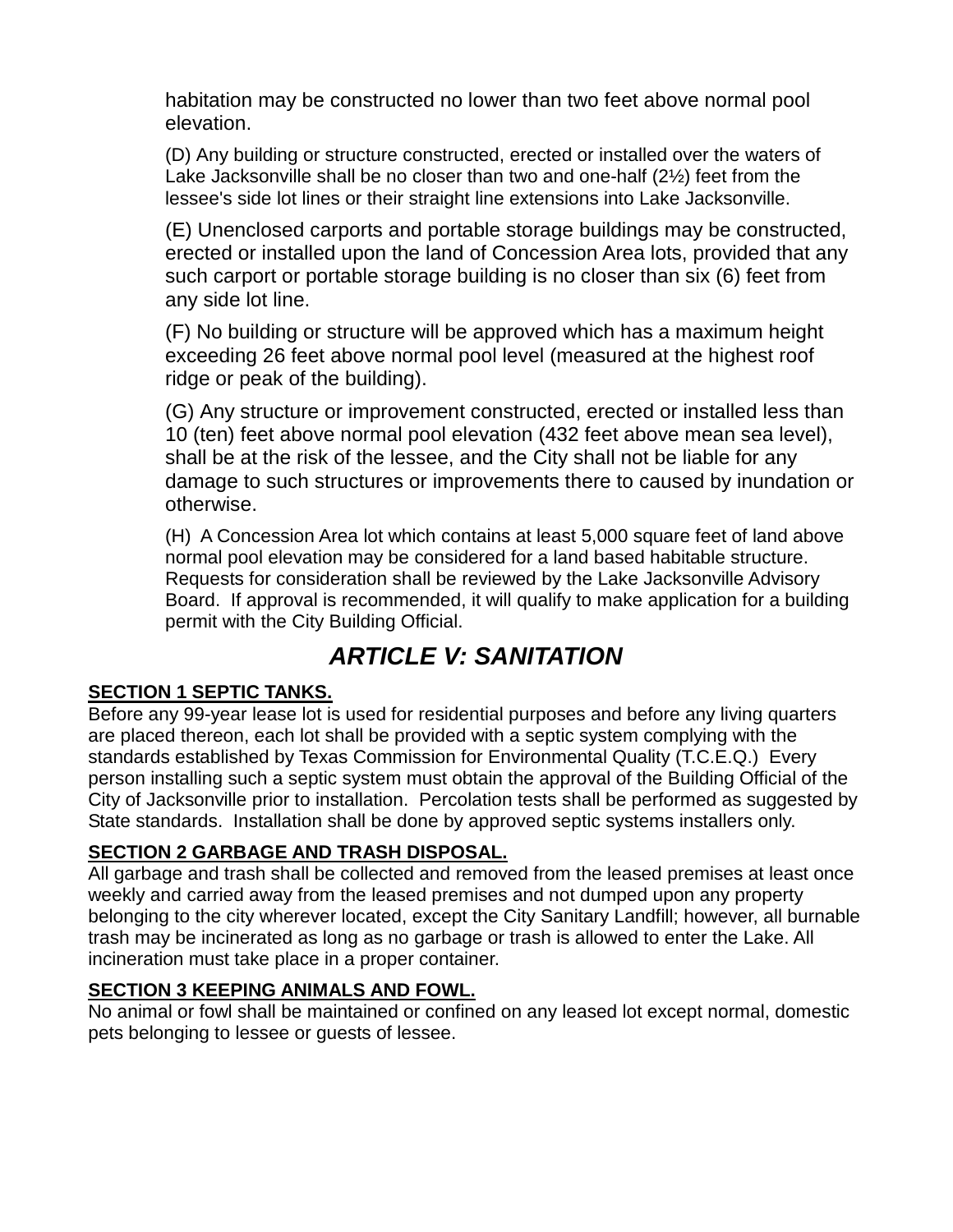# *ARTICLE VI: GENERAL RULES FOR ALL FOR LOTS*

### **SECTION 1 RESIDENTIAL USE OF LAND; EXCEPTIONS.**

Except for certain areas designated, or to be designated, as public recreation and picnic areas or for use of approved concessionaires, all of the lands owned by the City surrounding Lake Jacksonville are restricted to residential use, except where special written permission is given by the City for other uses.

### **SECTION 2 TEMPORARY STRUCTURES.**

No temporary structure of any kind or character shall be placed on any lot without special written permit issued by the City Building Official, and shall be removed immediately upon notice to do so by the City. This shall not include non-habitable prefabricated storage buildings with less than two hundred one (201) square feet under roof.

#### **SECTION 3 UTILITY EASEMENTS.**

Each lot leased for any purpose is subject to unlimited easement for the construction, operation, and maintenance of all utility facilities for the purpose of serving all of the property owned by the City surrounding Lake Jacksonville.

# **SECTION 4 ACCESS ; DRAINAGE DITCHES AND RETAINING WALLS.**

(A) Each lessee is permitted to construct access ways or driveways on leased premises for his own personal private use, but any such passage shall be constructed at lessee's expense and shall be constructed and maintained so as to prevent the erosion of the land.

(B) No drainage ditch shall be constructed without the prior written consent of the City Building Official.

(C) Retaining walls may be constructed at lessee's expense and shall be constructed and maintained to prevent the erosion of land.

(D) Retaining walls shall not modify the existing natural shore line and can not be used to increase lot size. No retaining wall shall be constructed without the prior written consent of the City Building Official.

#### **SECTION 5 TREE CUTTING.**

No trees, in excess of six(6) inches in diameter, shall be cut on any property without the prior written consent of the City Building Official.

#### **SECTION 6 FARMING, GARDENING; EROSION.**

No commercial*,* farming or gardening shall be permitted on any lot on Lake Jacksonville nor shall any practice or use of land be permitted that is causing or calculated to cause erosion.

# **SECTION 7 LIABILITY FOR IMPROVEMENTS BELOW SEA LEVEL.**

Any improvement of any kind constructed below elevation four hundred thirty-two (432) feet above mean sea level shall be at the risk of lessee and the City shall not be liable for any damage to such improvements caused by inundation or otherwise.

# **SECTION 8 WATER SUPPLY FROM LAKE.**

Any lessee may take water from Lake Jacksonville for normal usage in connection with leased premises only, provided that no pump driven by a motor larger than five (5) horsepower is used in obtaining said water.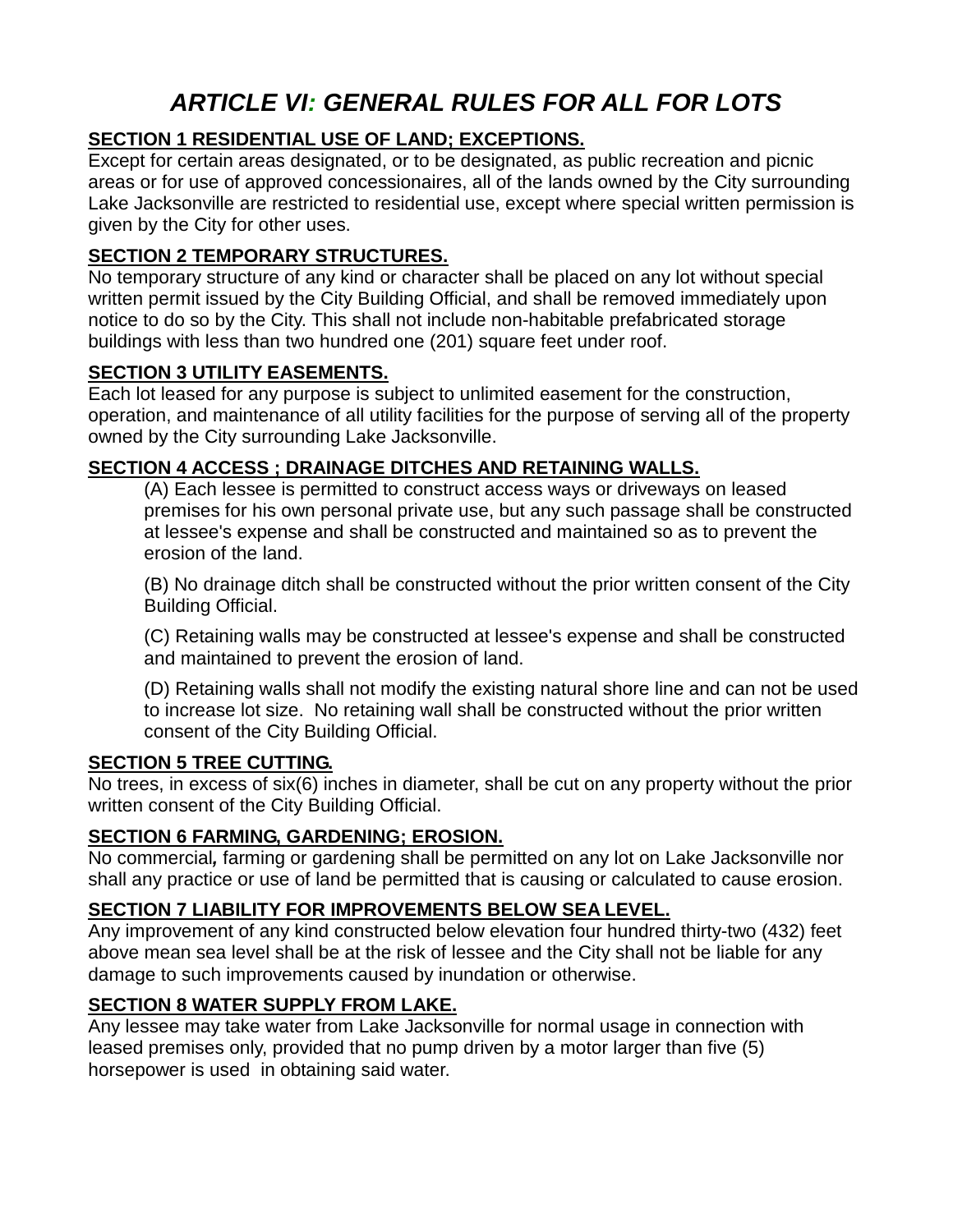### **SECTION 9 NUISANCES.**

Any lessee creating or maintaining a nuisance on any lease lot or upon the water of lake Jacksonville will be guilty of violating Lake Jacksonville Rules and Regulations. Any lessee shall be responsible for the behavior of his guests accordingly.

# *ARTICLE VII: LOT USE AND OCCUPANCY RESTRICTIONS*

# **SECTION 1 RESTRICTION AMENDMENTS.**

The City reserves the right to remove any or all restrictions or to add others, in its sole discretion without the consent of any lessee; and from and after the effective dates of such amended restrictions, these restrictions, as so amended from time to time, shall govern the use and occupancy of all lots.

# **SECTION 2 NUMBER OF LOTS PER FAMILY RESTRICTED.**

Not more than two(2) lots shall be leased or acquired by any person or members of their immediate family

#### **SECTION 3 NUMBER COMPANY LEASED LOTS: NUMBER RESTRICTED.**

No company, firm or corporation shall lease or acquire more than three (3) lots, which must be adjoining..

#### **SECTION 4 MINIMUM HOUSE SQUARE FOOTAGE; PLAN APPROVAL.**

No habitable structure, including primary residence and/or guest house, containing less than five hundred (500) square feet of living area, shall be constructed on any Lake Jacksonville lease lot. Exterior plans shall be submitted to the city building inspector for approval before construction is begun.

### **SECTION 5 BUS BODIES PROHIBITED.**

No bus bodies shall be permitted on any lot.

#### **SECTION 6 SIDE LINE SETBACK.**

No part of any structure shall be closer than six(6) feet from any side line of any lot. Any improvement constructed less than ten (10) feet above normal pool elevation (432 feet) shall be at the risk of lessee and the City shall not be liable for any damage to such improvements caused by inundation or otherwise.

#### **SECTION 7 NUMBER OF RESIDENCES PER LOT.**

Not more than one (1) single family residence may be constructed on or connected to any one (1) lot. One (1) guest residence, separated from the primary residence, may be constructed upon submission of plans, specifications, and issuance of a building permit by the City Building Official. Any guest residence must conform to minimum square footage and septic system specifications as required of primary residence. No habitable structure with restrooms or sleeping quarters shall be constructed over or upon the waters of Lake Jacksonville in areas other than the Concession Area.

#### **SECTION 8 COMMERCIAL ENTERPRISE ON RESIDENTIAL LOT.**

The applicable regulations, restrictions and procedures of the City of Jacksonville Zoning Ordinance shall apply to all Lake Jacksonville lease lots located inside the city limits of Jacksonville. All Lake Jacksonville lease lots located outside of the city limits of the City of Jacksonville shall be restricted to residential purposes only. No business or commercial enterprise other than City Council approved concessionaires, shall be allowed to occupy any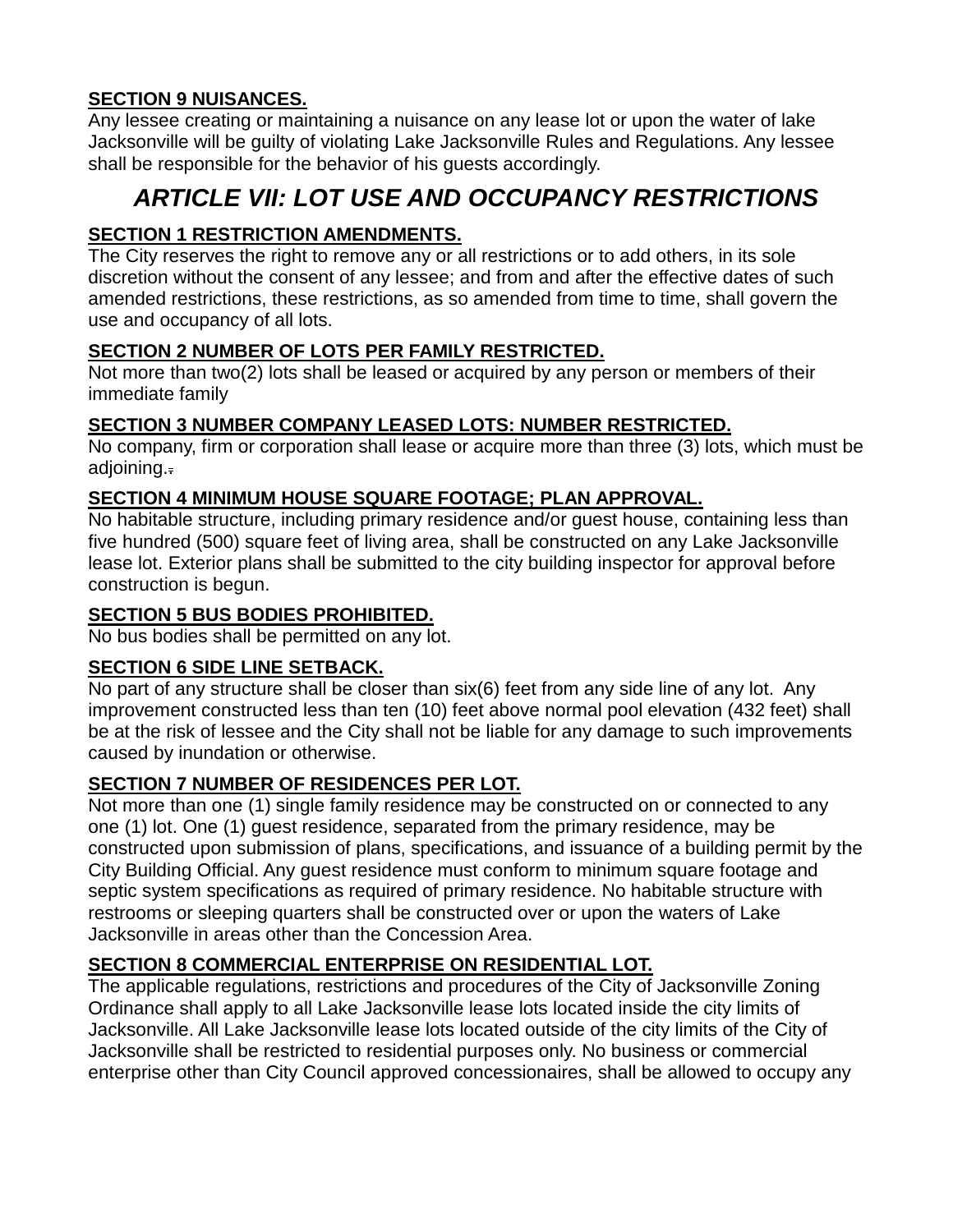structure or operate from any lease lot outside the city limits. This does not prohibit normal home occupations as defined by the Zoning Ordinance of the City of Jacksonville, Texas. This section does not apply to pile-driving operations at Lake Jacksonville

### **SECTION 9 MAINTENANCE.**

All improvements placed on any lot shall be kept and maintained in a good state of repair at all times, including all structures on land or water and all yard areas as not to create a nuisance.

### **SECTION 10 COMPLIANCE WITH LAW.**

The use and occupancy of all lots shall be in accordance with the regulations and ordinances now in effect or hereafter placed in effect by the city governing such use and occupancy as well as those governing activities on and in the water of Lake Jacksonville. Failure to comply may result in daily fines and/or forfeiture of lease.

# *ARTICLE VIII: NON-SHORELINE LOTS*

### **SECTION 1 DEFINING NON-SHORELINE LOTS.**

Non-shoreline lots are all lots subdivided by the City of Jacksonville on lands owned by the City of Jacksonville, Texas, that do not have any water frontage on Lake Jacksonville and are designated as non-shoreline lot

### **SECTION 2 LEASE LOTS.**

All leases of non-shoreline lots shall be executed by the City Secretary and must be in writing.

### **SECTION 3 LAKE JACKSONVILLE RULES AND REGULATIONS.**

The same rules, regulations and penalties that apply to waterfront lots shall regulate nonshoreline lots where applicable, unless they are superseded by ordinances or as noted in the lake rules and regulations.

#### **SECTION 4 RIGHT TO DIG OR DRILL FOR WATER.**

Any person-who leases a non-shoreline lot located outside the city limits shall have the right to dig or drill a water well for residential and yard purposes for that lot and shall not be used for any commercial purpose.

# *ARTICLE IX: TRAILERS*

#### **SECTION 1 LOCATIONS OF TRAILERS AND PREFABRICATED STRUCTURES.**

(A) Trailers, mobile and modular homes, transported to site on wheels, shall be allowed in trailer area only.

(B) Offsite assembled living quarters, trailer houses, modular homes, etc. will be permitted to be placed in designated areas only.

# **SECTION 2 CONSTRUCTION ON LOTS RESTRICTED.**

(A) Any construction on any lot of the trailer house subdivision shall be of the type suitable for use only in conjunction with and not independent of any trailer house or mobile home, including such improvements as porches, auxiliary room and similar improvements which have utility use only in connection with the trailer house or mobile home.

(B) In no event shall any constructed improvements pursuant to this section be used other than for storage purposes, except when used in conjunction with a trailer house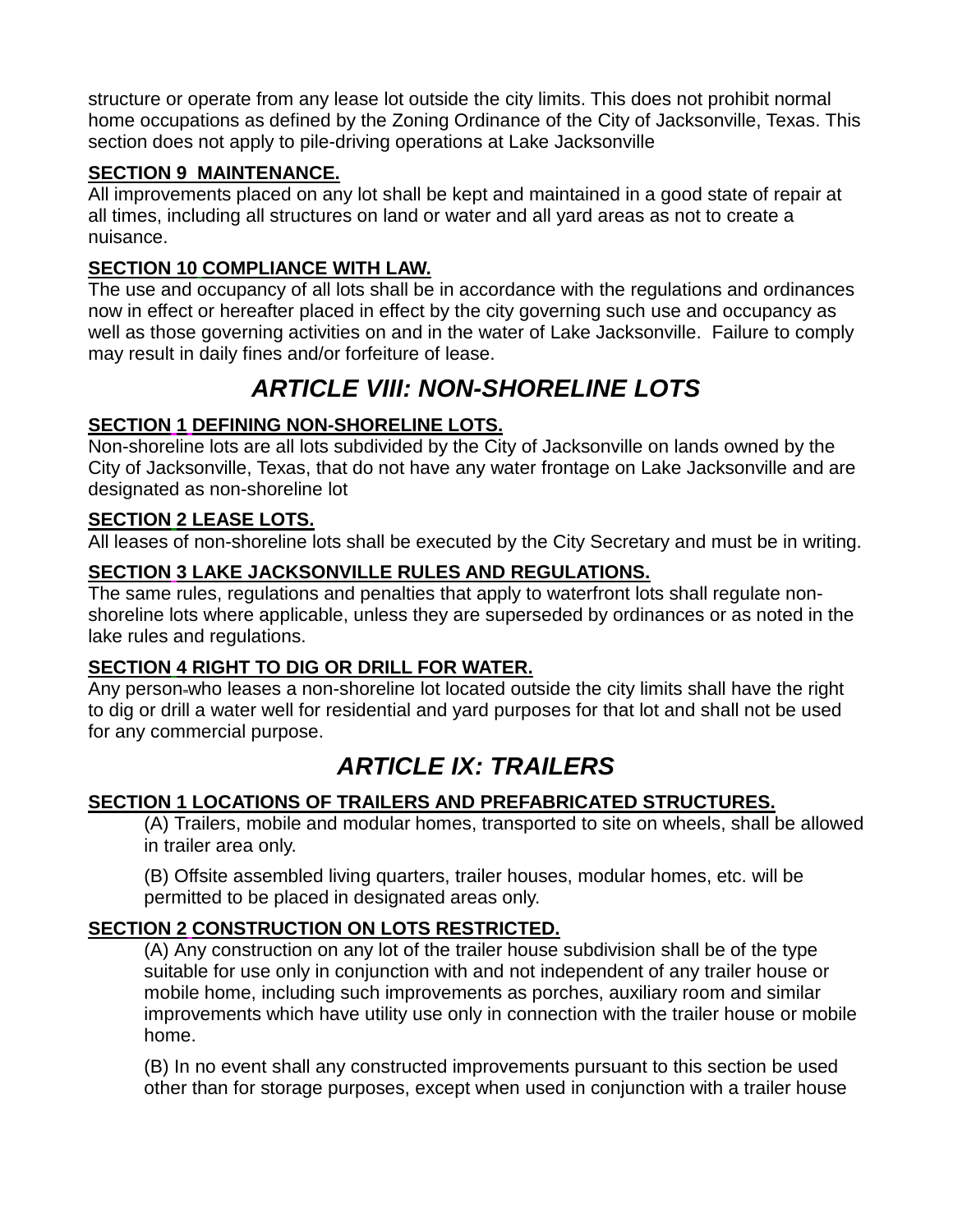or mobile home.

#### **SECTION 3 NUMBER OF LOTS PER PERSON RESTRICTED.**

No person shall be permitted to lease more than two(2) lots in the Trailer House Subdivision.

#### **SECTION 4 APPLICABILITY OF ARTICLE.**

All of the rules and regulations governing Lake Jacksonville, except where in conflict with article IX shall likewise govern and control the use, occupation and enjoyment of lots located within the Trailer House Subdivision herein designated as the trailer area of Lake Jacksonville.

# *ARTICLE X: MORTGAGE, FORFEITURES, AND LEASES*

#### **SECTION 1. DEFINITIONS.**

(A) As used in this article the following terms shall have the respective meaning ascribed to them:

**MORTGAGE:** A valid deed of trusts, a valid vendor's lien secured by a deed of trust, a valid mechanic's and material-man's lien contract and any other valid instrument used to secure the indebtedness for purchase price, payment of taxes, leasehold improvements or a valid Home Equity Loan.

**MORTGAGEE**: The contracting party, non-lessee, who either advances the purchase money, or the loan proceeds of a valid Home Equity Loan or is a lessee-vendor who retains a vendor's lien in the transfer of the leasehold, the contractor and his assigns, mechanic's and material-man's lien contract holder or the party who ultimately advances the money representing the debt for leasehold improvements.

**MORTGAGOR:** The debtor-lessee whether singular or plural.

(B) Each term used above in this division shall be construed in its broadest sense to cover any conceivable situation where a debt exists and security is obtained by a lien on the lot leasehold improvements situated thereon.

#### **SECTION 2. MORTGATE REGISTRATION-PROCEDURE.**

Any mortgage may be registered with the City as the lessor by the filing with the City Secretary of a photocopy or a certified copy of the original recorded mortgage, together with the current address of the mortgagor and the mortgagee, the receipt of which shall be acknowledged by the City by- a letter from the office of the City Secretary to the lessee and to the mortgagee or at the address of the parties as shown, which letter shall contain the following language: "Receipt is hereby officially acknowledged by the City of Jacksonville, Texas of a copy of the instrument or record in Volume …….., Page ……, of the record shown thereon of Cherokee County, Texas. This is to certify that the instrument referred to has been duly registered in the official lease file of the City of Jacksonville in accordance with the Rules and Regulations Governing Lake Jacksonville"

(A) Each mortgage to be registered must contain the following language: "Mortgagor hereby conditionally assigns to the mortgagee herein the lease from the City of Jacksonville on the lot herein described as additional security for the payment of the debt described herein so long as the Mortgagor faithfully pays the debt described herein; however, should the City of Jacksonville, the Lessor or Mortgagor herein, ever declare a forfeiture of said lease for any reason as to the interest, said assignment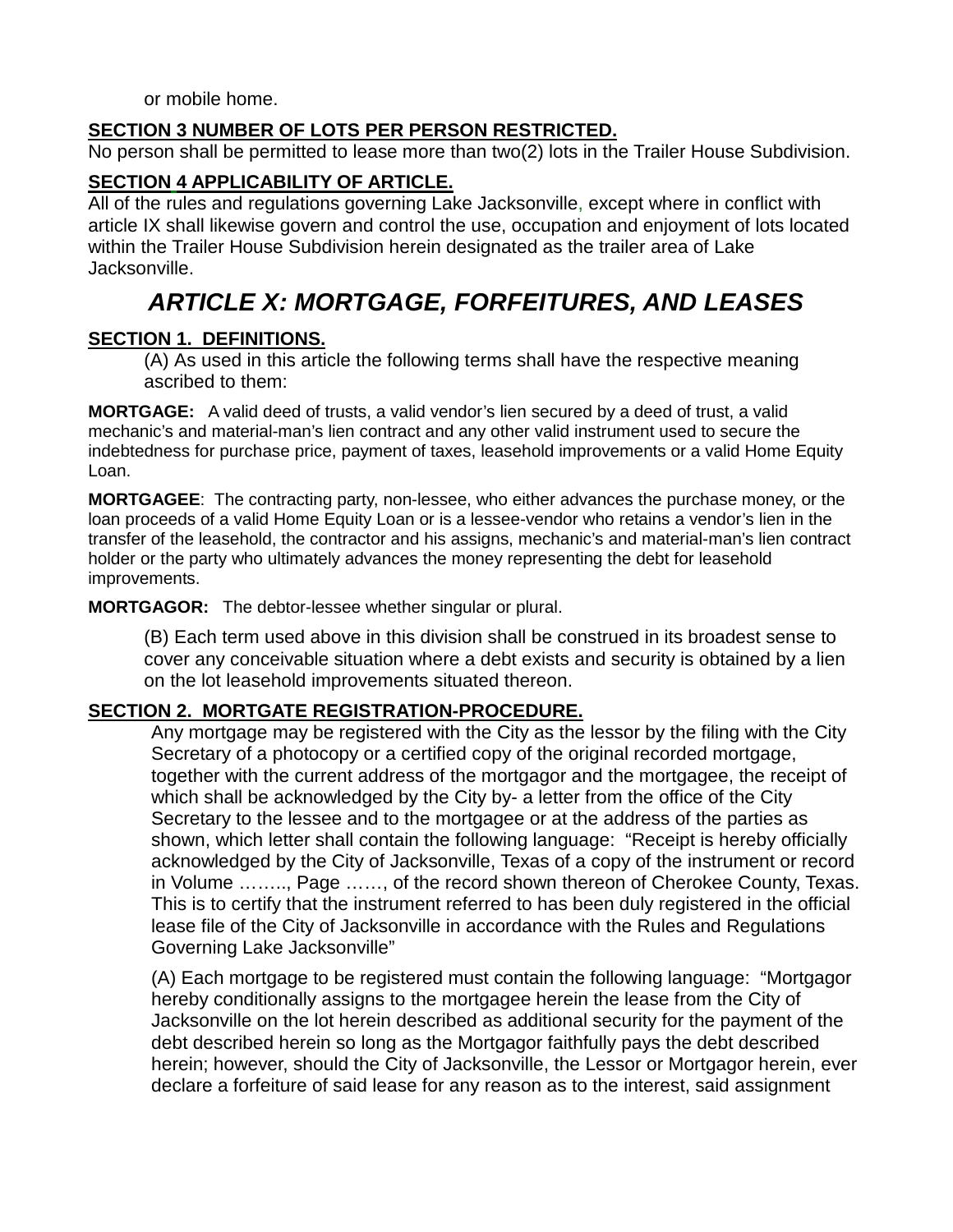conditionally made shall become final and binding upon Mortgagor herein being actuated by the declaration and recordation of the forfeiture by the City of Jacksonville as set out in the Rules and Regulations Governing Lake Jacksonville, without regard to whether or not the payment of the debt herein described are current".

#### **SECTION 3. EFFECT OF REGISTRY.**

(A) Every owner of a mortgage properly register as provided in section above shall be entitle to any notice to which the lessee of said mortgaged lot be entitled to receive.

(B) In the event of default by the lessee of any of the terms and provisions of the mortgage other security instrument, the City (subject to the terms and provisions of the lease and all applicable rules and regulations of the City) shall recognize the mortgagee as the new lessee whether said mortgagee acquires the lease by voluntary assignment of said lease by the original lessee in satisfaction of the debt and lien, or by the involuntary assignment of said lease by foreclosure under a valid security instrument or by any other legal action; provided all the terms and provisions of said lease are being complied with by said lessee, mortgagee or other occupant, as the case may be.

#### **SECTION 4. REGISTRATION REQUIRED TO BIND CITY.**

No mortgage or instrument affecting a lease between the City as lessor and an individual, firm, or corporation as lessee shall be binding upon said City unless and until the same has been registered in accordance with Lake Jacksonville Rules and Regulations.

#### **SECTION 5. FORFEITURE.**

(A) In the event of forfeiture of said lease by the City in hands of the lessee because of lessee's failure to pay the unpaid bonus price, rentals, or both, said forfeiture shall become final as to the mortgagee, unless the mortgagee pays within thirty (30) days of the forfeiture the balance due on said lease and reinstates the same, in which event, the mortgagee thereafter will be recognized as the lessee thereof.

(B) In the event the City gives notice to the lessee and the mortgagee of its intent to forfeit as provided in any Lot Lease Form used by the City, and the lessee fails to remedy the reason for said notice and the City forfeits the lease as to the lessee said forfeiture will not affect the rights of the mortgagee in the event such mortgagee is properly registered with the City as set forth herein.

(C) In the event of forfeiture, such forfeiture shall be evidenced by a written instrument in a recordable form, which act and the instrument when recorded shall terminate the relationship between the City as lessor and the individual lot holder as lessee.

#### **SECTION 6. LEASES**

#### **(A) EXECUTION OF LEASES BY CITY SECRETARY-AUTHORIZED**

The City Secretary is authorized to execute all lot leases on behalf of the City on lake lots of the City situated on Lake Jacksonville without the joinder of any other official or officer of this municipal corporation.

#### **(B) RATIFICATION OF PRIOR LEASES.**

All leases heretofore executed by the City Secretary on lake lots of the City on Lake Jacksonville are ratified and confirmed according to their terms and conditions.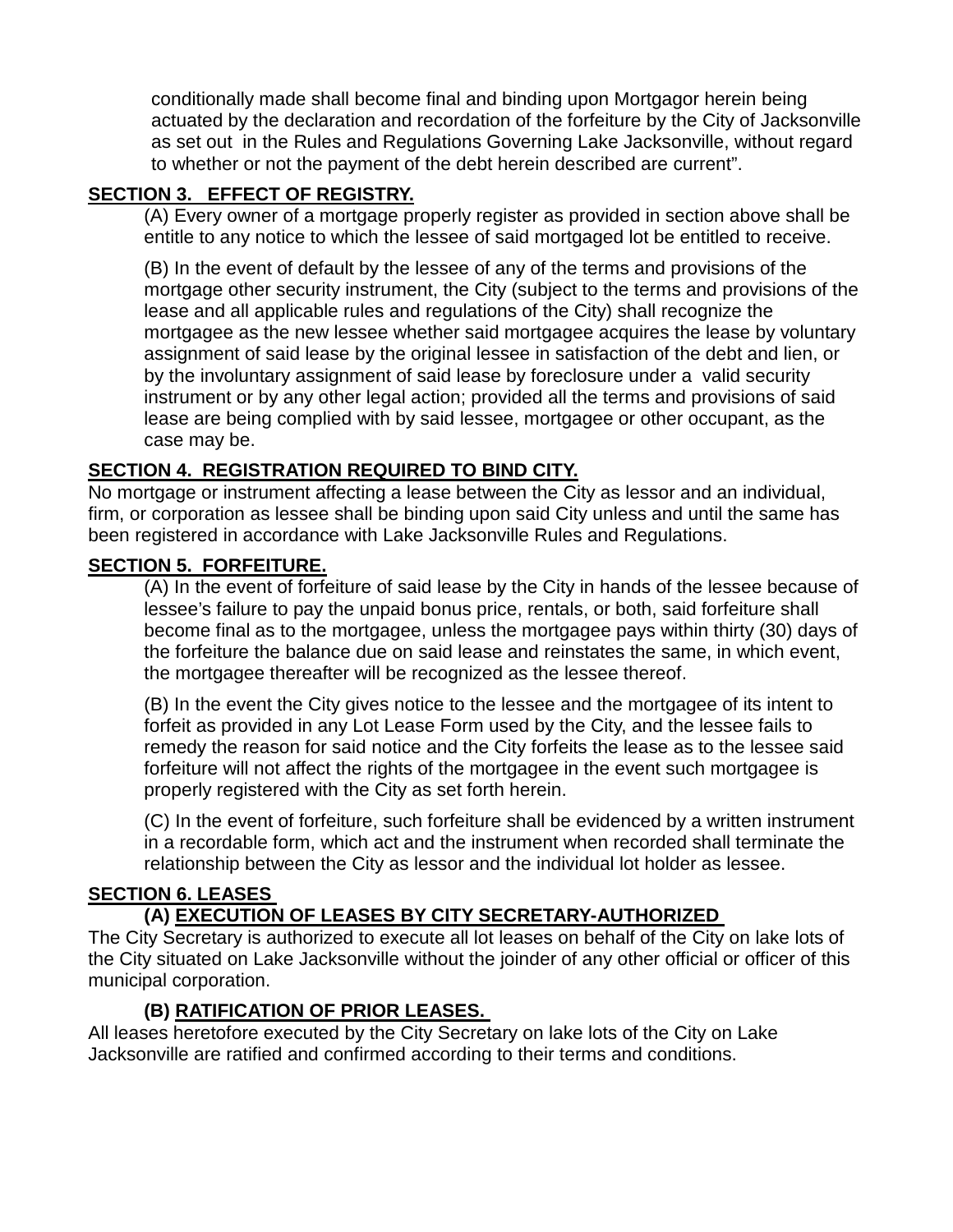### **(C) LOT TRANSFER OR ASSIGNMENT-CONSENT**

(1) All transfers or assignments of leases must have the prior written consent of the City Secretary, and an executed copy of the transfer of assignment evidencing said consent shall be filed with the City Secretary's office before any transfer or assignment shall be effective as to the City of Jacksonville.

(2) The fee for the voluntary transfer of any lake lot from one (1) owner to another owner shall be two hundred (\$200.00) dollars.

(3) Voluntary herein shall not mean the transfer from one spouse to another spouse in the dissolution of the marriage and property settlement, nor shall it mean the transfer that occurs by the death of the registered lot lessee.

(4)The form for assignment of lake lot from one (1) owner to another shall be shown in Exhibit "A" to Ordinance number 72.6, on file in the office of the City Secretary.

#### **(D) LEASE FORM**

All leases of lots for all purposes other than a lease to a concessionaire shall be on the form on file in the office of the City Secretary and made a part hereof for all purposes as if copied verbatim here.

# **(E) RENTAL FEES**

The rental on said lots shall be twenty dollars (\$20.00) per annum plus five (5)per cent of the lot's original bonus price. For example: a lot that leases for three hundred dollars (\$300) will carry a rental per annum of twenty dollars(\$20) plus fifteen dollars (\$15) for a total of thirty-five dollars (\$35). All lots subdivided after November 15, 1985, shall carry an annual rental of two hundred seventy dollars(\$270) per year, unless amended by the City Council of Jacksonville, Texas.

# **(F) LATE PAYMENT FEE**

There is hereby imposed a late payment fee of two hundred fifty dollars (\$250) against the lessee of any Lake Jacksonville leased lot who fails to pay any annua1lease payment or rental or any other fee due in connection with said lease on or before the due date. Said late payment fee shall become applicable at the expiration of notification by certified mail to any leaseholder delinquent in payment of any fee due under said lease. This late payment fee hereby imposed shall be cumulative of the right of the City of Jacksonville to cancel and terminate said lease under the terms and provisions thereof for failure to pay any annual lease payment or other fee due under said lease, or any other remedy provided for the City of Jacksonville under said lease and/or the ordinances and regulations relating to Lake Jacksonville leased lots. Failure to pay any late payment fee applicable under the terms of Ordinance No. 600 of the City of Jacksonville in addition to the regular annual lease payment or any other fee, shall cause any such lease to be subject to cancellation and forfeiture under the terms and provisions of the lease agreement for any default or violation of any leaseprovision.